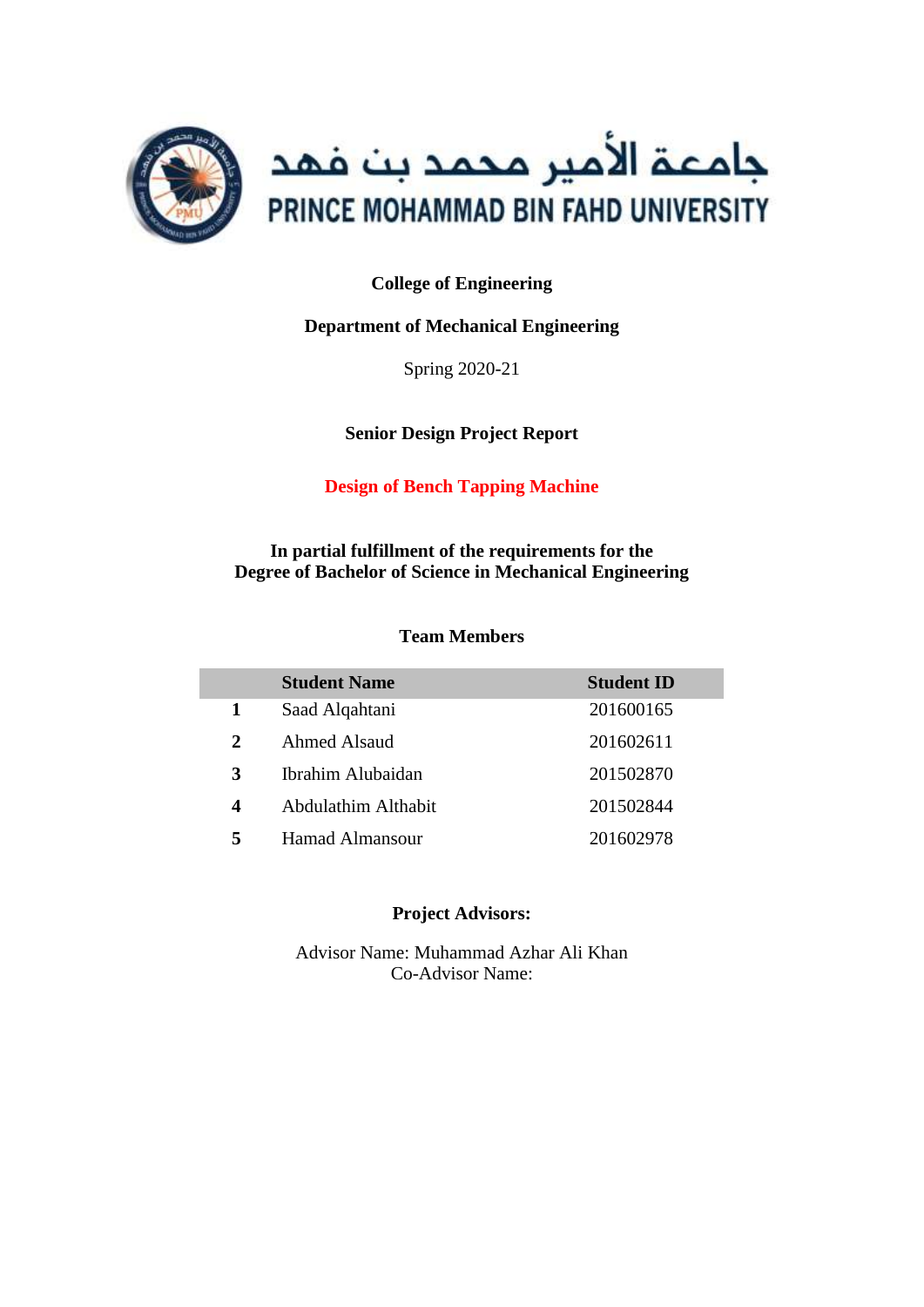#### <span id="page-1-0"></span>**Abstract**

Tapping is a process that is widely used in the field of engineering, it entails cutting of screw threads onto or into a work-piece. A tap is usually used to cut threads on the female part of the nut part, for external threads a die is usually used to obtain the desire thread size and form. This project focuses on the design of a manually operated bench tapping machine, the main problem that is encountered during tapping process is usually misalignment of threads which might occur due to inadequate clamping forces and misalignment of tap and workpiece. This design provides a solution by providing a machine which ensures accurate alignment of tap and work-piece during the threading process. The machine is composed of supporting frame and shaft, machine bed, bench holder, spindle shaft and a tab holder, the combination of these components ensures that a uniform torque is applied to the tap and as a result the threading process is accurate and precise. The machine also as the flexibility advantage because it allows for attachment of various tap sizes and work-piece forms and hence it can be used for numerous applications within a limited space setting. The average torque on the spindle rod was calculated to be 1.2252Nm which is the average value that an average human being can produce, this torque can be handled by the spindle shaft material and hence the machine service life is improved and safety is assured.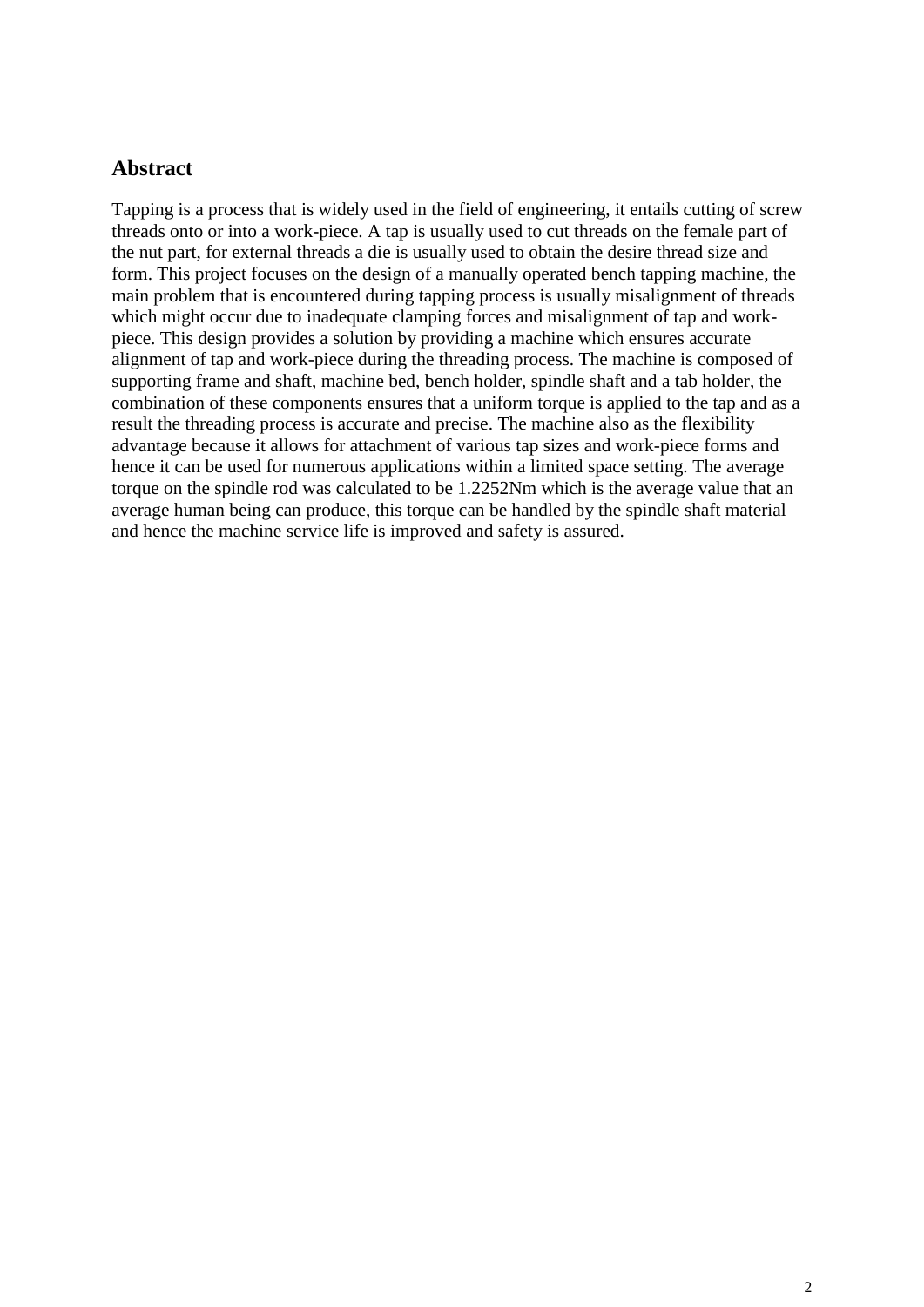#### <span id="page-2-0"></span>**Acknowledgments**

We would like to acknowledge everyone who contributed to our success during our academic accomplishments. Our professors, who supported and advise us with everything that we need. Without our professors, we could never have reached this current level of success. Many thanks all for your unwavering support.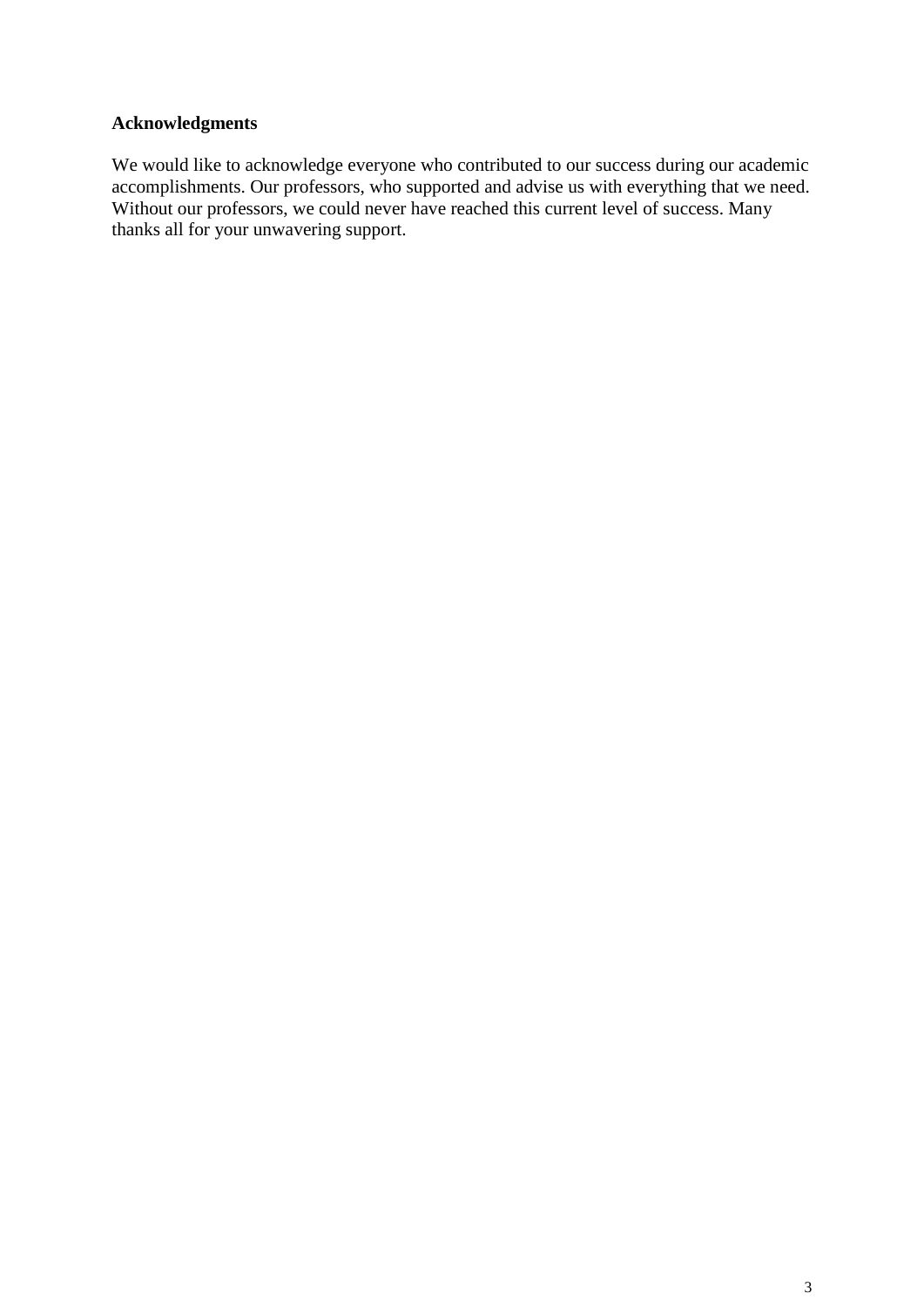## <span id="page-3-0"></span>**List of Acronyms (Symbols) used in the report:**

| Symbol                | Definition                    |  |  |  |
|-----------------------|-------------------------------|--|--|--|
| t                     | Time                          |  |  |  |
| G                     | <b>Shear Modulus</b>          |  |  |  |
| $\alpha$              | Rotational acceleration       |  |  |  |
| $\boldsymbol{\theta}$ | Angle of twist                |  |  |  |
| $\tau$                | Shear stress                  |  |  |  |
|                       | Shaft Length                  |  |  |  |
| $\omega$              | Angular rotation of the shaft |  |  |  |
| Kg                    | Kilogram                      |  |  |  |
| N                     | Newton                        |  |  |  |
| T                     | Torque                        |  |  |  |
| Nm                    | Newton-Meter                  |  |  |  |
| D                     | Diameter                      |  |  |  |
|                       | Polar Moment of Inertia       |  |  |  |
| $\mathbb{R}$          | Shaft radius                  |  |  |  |
| $\mathbf{F}$          | Applied force                 |  |  |  |
| Α                     | Cross-sectional area of shaft |  |  |  |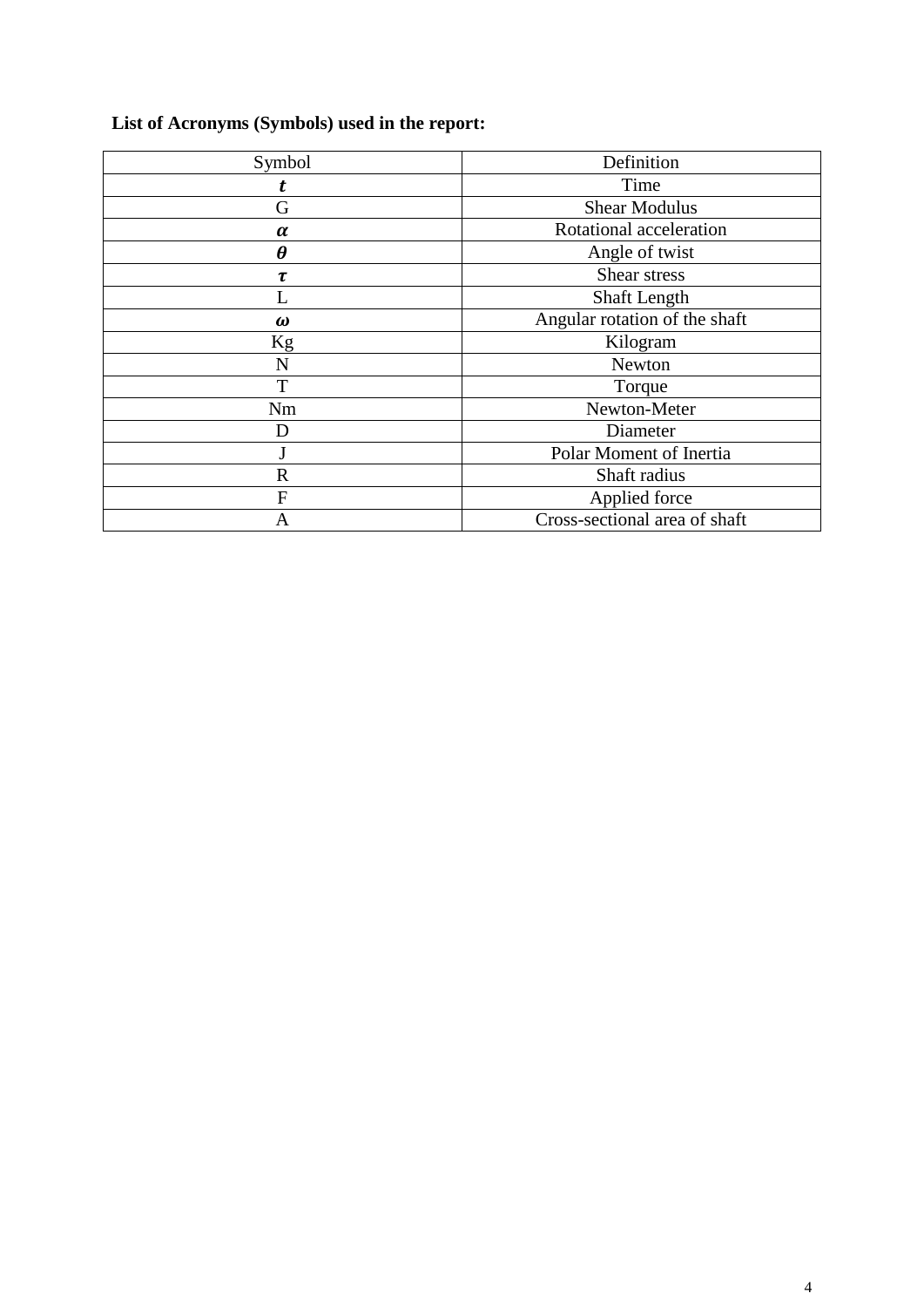## <span id="page-4-0"></span>**List of Figures:**

#### <span id="page-4-1"></span>**List of Tables**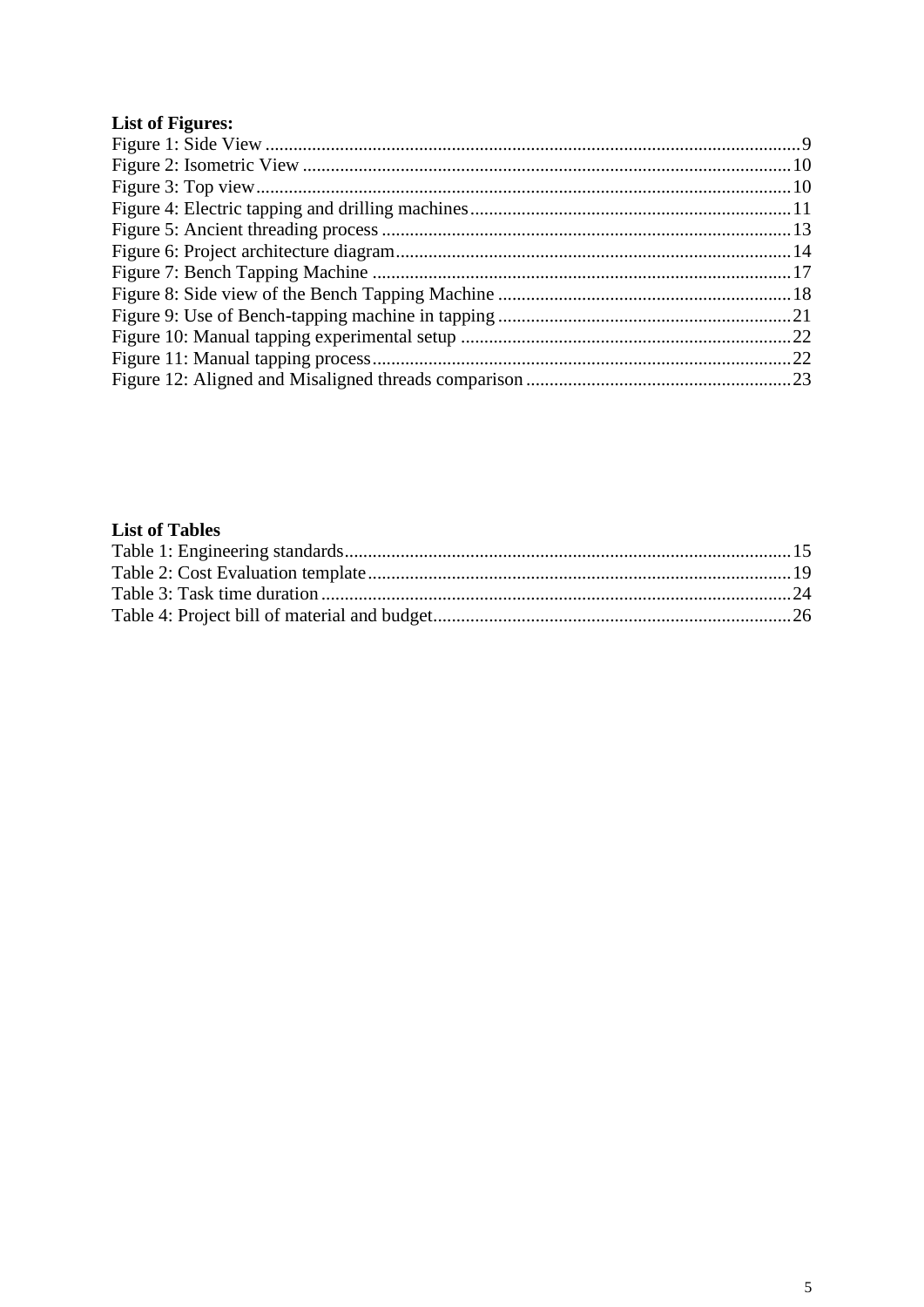### **Table of Contents**

| 1.1 |  |  |  |  |  |  |
|-----|--|--|--|--|--|--|
| 1.2 |  |  |  |  |  |  |
| 1.3 |  |  |  |  |  |  |
| 1.4 |  |  |  |  |  |  |
| 1.5 |  |  |  |  |  |  |
|     |  |  |  |  |  |  |
| 2.1 |  |  |  |  |  |  |
| 2.2 |  |  |  |  |  |  |
| 2.3 |  |  |  |  |  |  |
|     |  |  |  |  |  |  |
|     |  |  |  |  |  |  |
|     |  |  |  |  |  |  |
|     |  |  |  |  |  |  |
|     |  |  |  |  |  |  |
|     |  |  |  |  |  |  |
|     |  |  |  |  |  |  |
|     |  |  |  |  |  |  |
|     |  |  |  |  |  |  |
|     |  |  |  |  |  |  |
|     |  |  |  |  |  |  |
|     |  |  |  |  |  |  |
|     |  |  |  |  |  |  |
|     |  |  |  |  |  |  |
|     |  |  |  |  |  |  |
|     |  |  |  |  |  |  |
|     |  |  |  |  |  |  |
|     |  |  |  |  |  |  |
|     |  |  |  |  |  |  |
|     |  |  |  |  |  |  |
|     |  |  |  |  |  |  |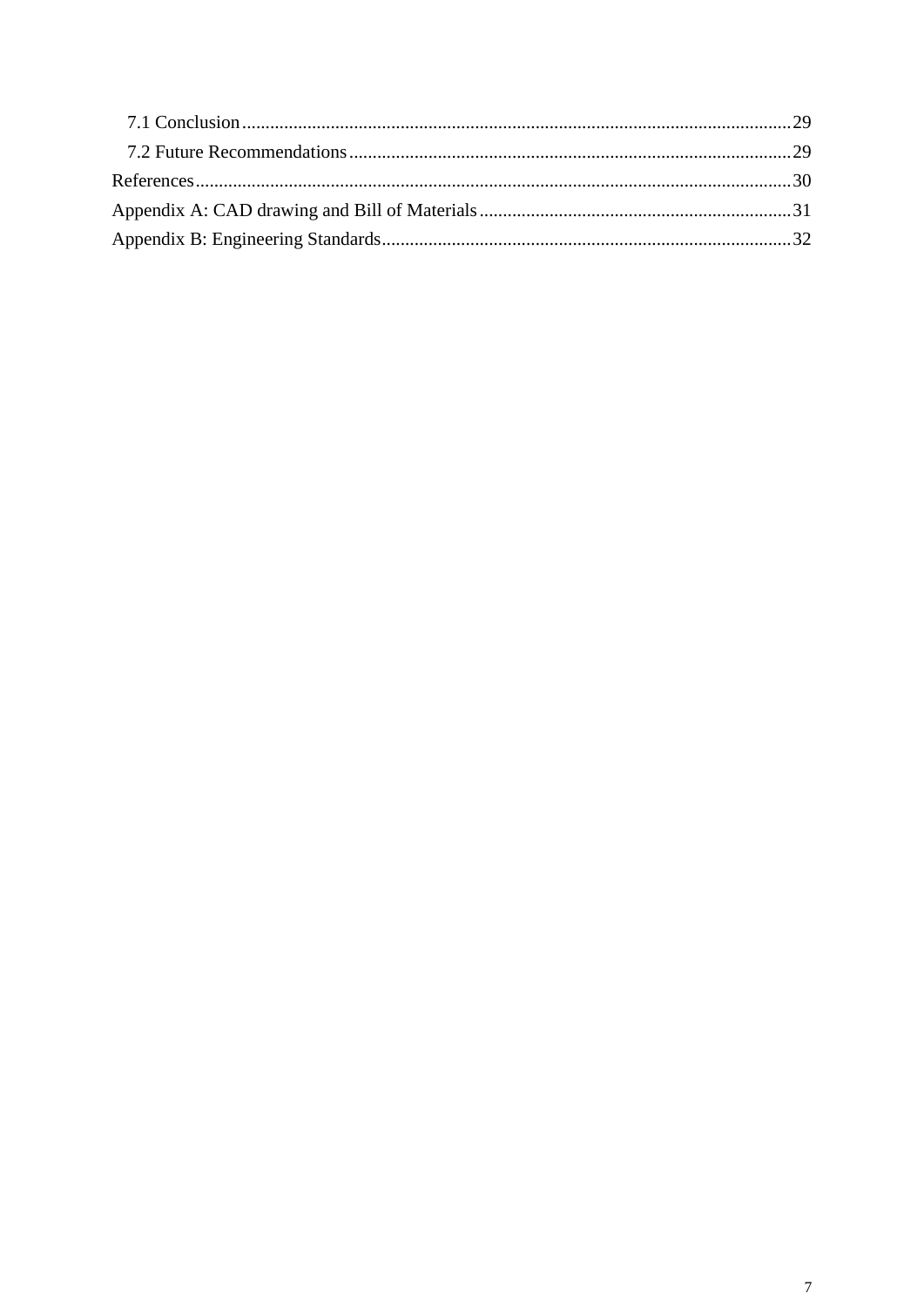## <span id="page-7-0"></span>**Chapter 1: Introduction**

### <span id="page-7-1"></span>**1.1 Project Definition**

To proceed with the introduction of Bench Tapping Device, we first begin by defining what is meant by Tapping and why a specific bench-mounted apparatus is needed to properly execute said process on a work-piece. The tools employed for the formation of internal screw threads are taps and dies. A joint has both male and female parts which in conjunction form the mating pair; a tap is usually used to form threads on female portions of a work-piece whereas a die is used to form threads on male portions of a work-piece. The process of tapping can be done manually but for it to be accomplished properly we require a 'Bench Tapping Device' to grip the work-piece in the desired place to get the proper formation of screws. This tapping station equipped with a tapping head allows the formation of proper angular oriented taps through grasping the tapping shaft in place and ensuring proper guidance for the tapping head to ensure that tapping goes smoothly, perpendicular alignment is crucial. Though by use of traditional means, manual tapping can form threads, they are in most cases improperly aligned. But using a Bench Apparatus, proper alignment is assured. This alignment must be close to perfection to avoid breaking the tap and producing reliable threads. Once the initial threads start in the wrong direction, as the thread proceeds deeper into the work-piece the rest of the threads follow resulting in a much more pronounced angular misalignment as was present before.

## <span id="page-7-2"></span>**1.2 Project Objectives**

Bench Tapping Stations can be employed wherever screw threads are in need to allow usage of fasteners, but manual tapping faces an abundance of issues some of which are to be redeemed by inclusion of these possible improvements:

- 1. Ensure proper alignment (i.e., coaxial and no angular error) between tap and workpiece via use of several kinds of jigs and fixtures such as a hand-tapper or a tapping guide. By employing this threads of recurring usage/longer lifetime can be created.
- 2. Proper disposal of chips to avoid clogging.
- 3. Mounting of required taps of varying materials depending upon requirements of the user.
- 4. Ensure presence of sufficient amount of cutting lubricant to ensure long service life of taps.
- 5. Bench tapping device be of a strong structural integrity to allow for longer usage while having ease of removal of individual modules forming the structure to allow for easy repairs and replacements.
- 6. Having minimal frictional losses to ensure that maximum efficiency is retained.
- 7. Inclusion of a torque limiting feature for sustenance of taps.
- 8. Zero or Improper float when employed with screw machines (recommended feed 0.1 slower to establish float for 40 tpi or higher and 0.15 slower for 40 tpi or finer)

Other objectives can be included later as the project scope may be subjected to change.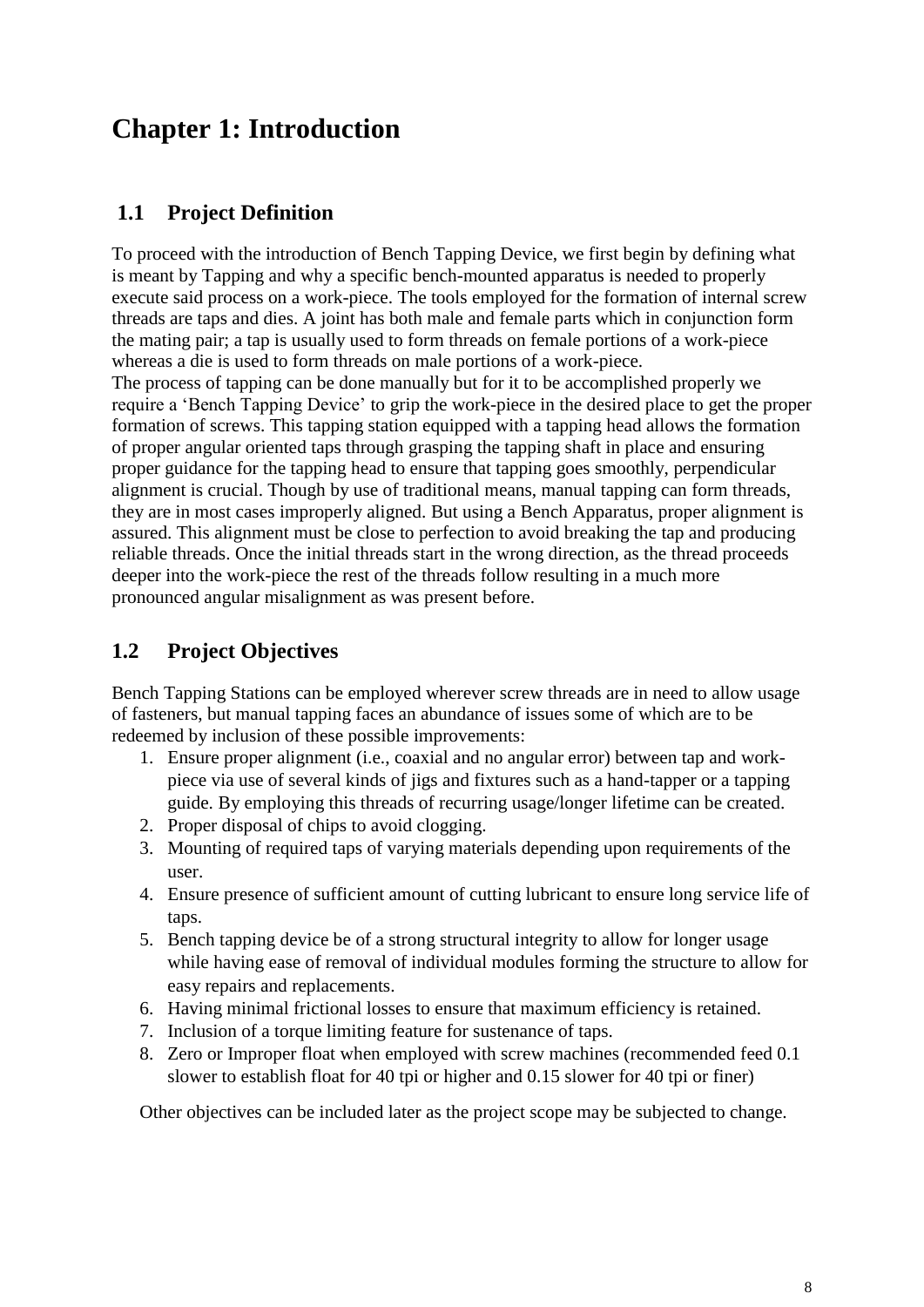## <span id="page-8-1"></span>**1.3 Project Motivation**

The motivation for doing this project was primarily to focus on an easier and simpler way of acquiring precise, accurate and aligned threads using the manual approach. During the first years of our engineering course we did workshop practice where we focused on thread cutting process using dies and taps, the process was however not as accurate and precise as needed, this made us think of simpler and cheaper ways of acquiring perfect internal threads, the solution was to design a manual bench tapping machine.

## <span id="page-8-2"></span>**1.4 Project Specifications**

The machine is a shaft-driven machine that consists of a strong frame to hold the tapping shaft in place. The shaft is rotated through a smooth bearing mechanism for easy operation and its tip is fitted with a tap holder. The holder can be mounted with taps as and when desired. The machine bed consists of a work-piece holder to hold it in place for tapping. This machine allows for accurate tapping results for perfectly aligned screw threads.

<span id="page-8-0"></span>

Figure 1: Side View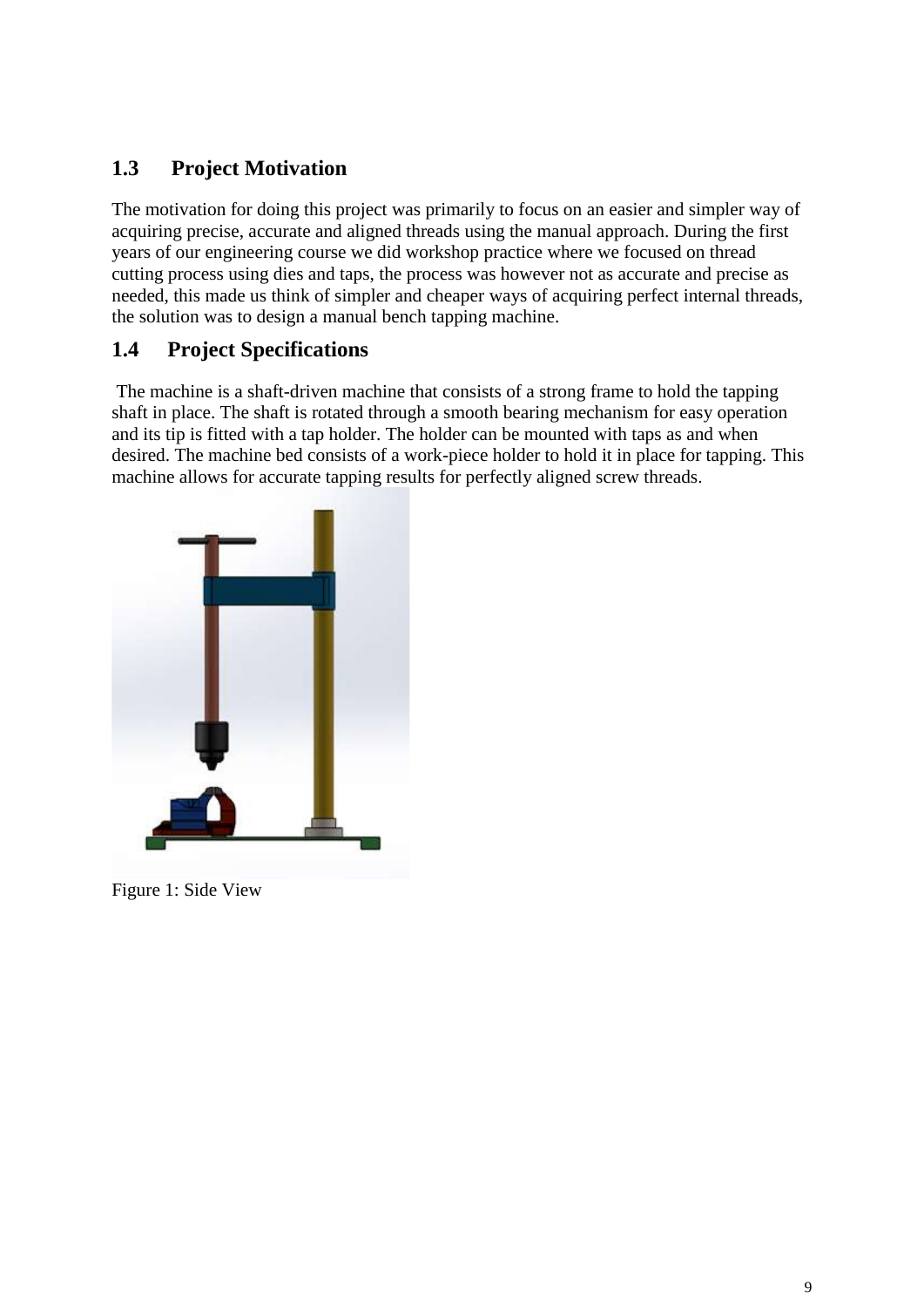

Figure 2: Isometric View

<span id="page-9-0"></span>

Figure 3: Top view

<span id="page-9-1"></span>The key marketing strategies will revolve around it being economic, less power consuming and delivering perfect threads. The idea behind the novelty here is that it would be operable under minimum power requirements while at the same time ensuring proper lubrication throughout. Though being battery and motor operable in the future, it is not employed here; this project will stick to a manually operated bench tapping machine.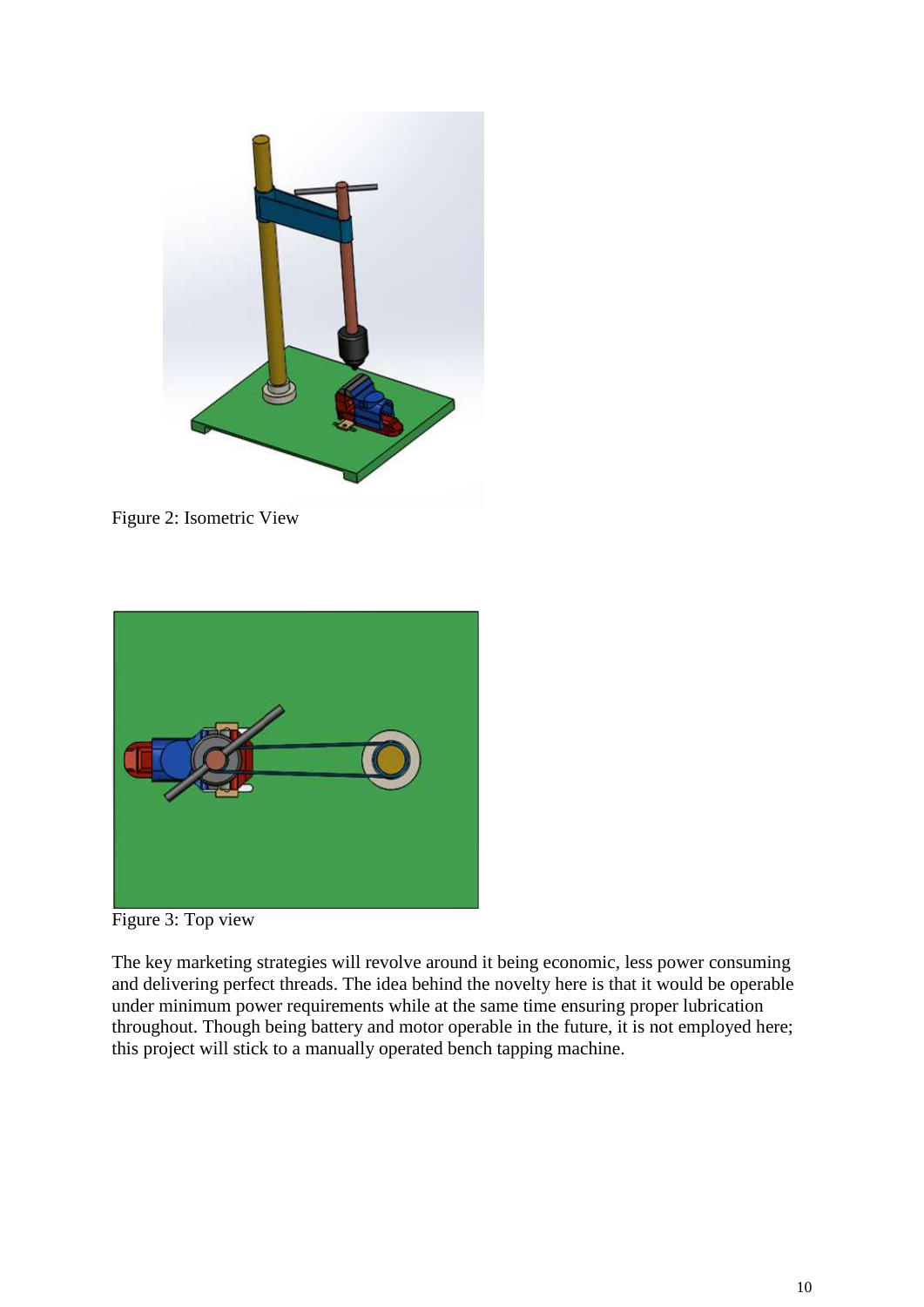

Figure 4: Electric tapping and drilling machines [3]

<span id="page-10-0"></span>It will also be easier to have it transported from one bench location to another, wherever thread generation may be needed. With respect to the standards the ones employed here are ISO Metric Screw Thread Systems similar to those employed in Europe and the rest of the world excluding North America [3].

For manufacturing, it possible that we may employ shafts of polymers or plastics as a way for a lighter bench apparatus as well as strain sensors to ensure that the taps do not undergo higher levels of strain beyond their set limit. The calculation takes a sample from existing models available and optimizes them where needed.

## <span id="page-10-1"></span>**1.5 Applications**

Screw threads have become a part of every extensive machine requiring extensions, fastening and fittings. These extensions of parts and components are present in a wide range of instruments to ensure proper grip that can be disconnected and reconnected time and again depending upon the requirements, such as:

- 1- Fasteners employing nuts, bolts, and screws in the Locomotive industry for junctions.
- 2- Components used in the manufacturing of firearms are heavily reliant on thread-based junctions that are frequently removed and subsequently cleaned for proper maintenance of said firearms.
- 3- Used in textile industry for the formation of junctions of specific diameters.
- 4- Formation of fasteners and fittings used in the connection of Threaded Hoses and Pipes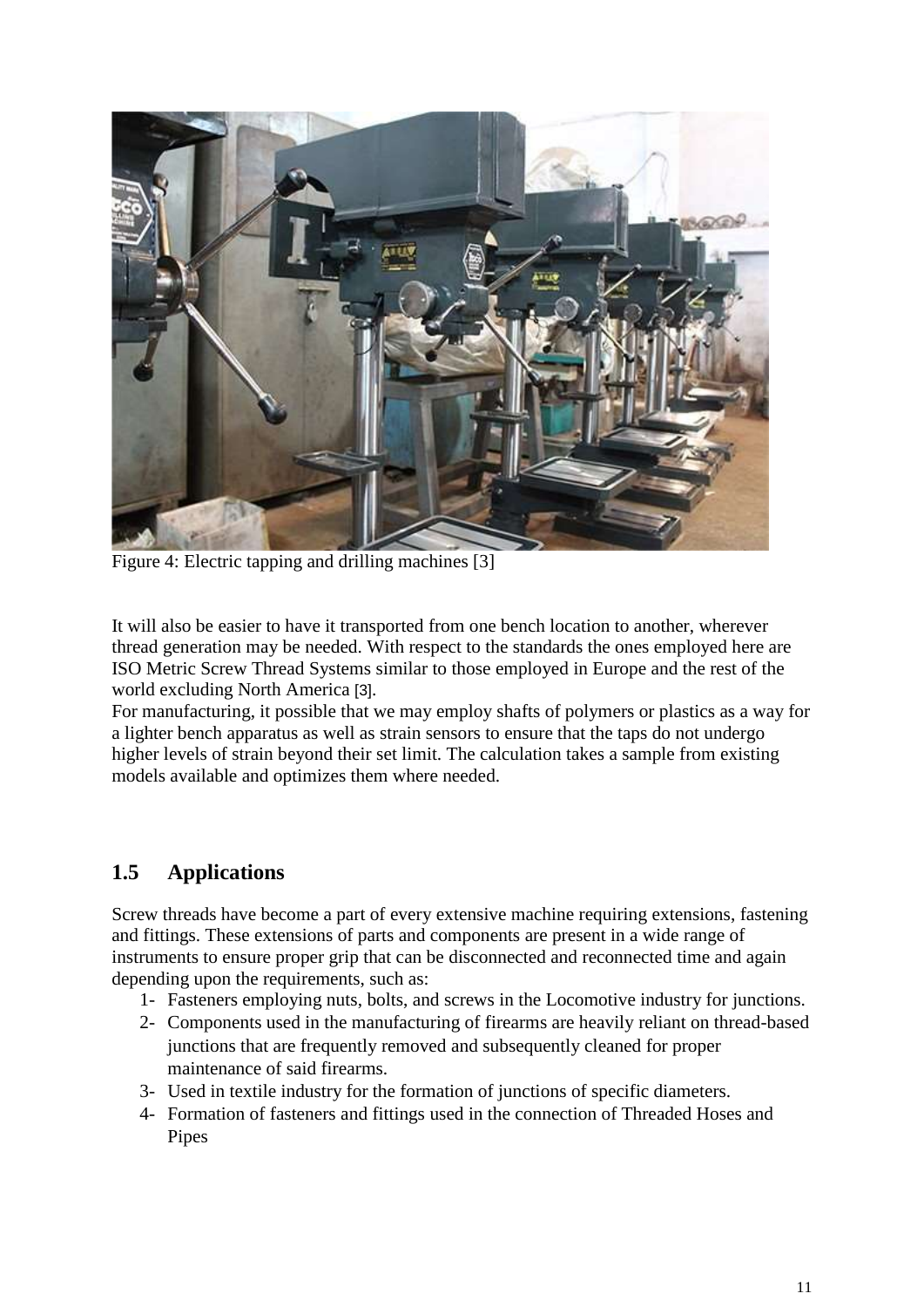## <span id="page-11-0"></span>**Chapter 2: Literature Review**

## <span id="page-11-1"></span>**2.1 Project background**

Although manual tapping is employed depending upon the usage, the risk of human error is higher compared to most automatic tapping machines. On the other hand, via machine tapping alongside an arsenal of taps (of varying materials, thread dimensions, and finishes) the work is faster, accurate, and more reliable though care is to be exercised when it comes to the lifetime of the equipment as well as that of the taps employed in this process. Wear and tear of taps either by improper spindle speed, under-or over-feeding the tap causing axial failure, tap and work-piece misalignment, chip clogging and the absence of proper torque limitation are some of the problems that still depicts the manual bench tapping process [7]. Also, without the aid of proper taps and dies, termed as chasers, the formation of weaker threads with poor durability is likely to occur. These threads usually have non-uniform tolerances and always have loose fittings to their respective female or male components. In tapping it is important that only the required materials for the formation of threads are removed and not any more than that otherwise the efficiency of the threads is highly affected, making the whole mechanism joint more susceptible to failure.

To ensure recurring usage of thread screws the threads must maintain their strength in the long run with recurring usage without falling prey to breakage, too much material removal and improper angularity as such even the minutiae of alteration can devastate the joint strength resulting in unwanted, sudden failures after overtime usage [2].

### <span id="page-11-2"></span>**2.2 Previous Work**

Prior to the availability of hand-powered benches, thread cutting operations were carried out under the supervision of skilled workers that could achieve limited accuracy in their operations and were dominantly dependent on the workers instead of on the tools. To further delve into the history of the subject in this matter we must first go into the history of screws with their design hypothesis dating all the way back to Archimedes' screw, then after going through the hands of the great Greek mathematicians and after being implemented in carpentry industry and also in the advent of machines after the dawn of Industrial revolution, thereafter lathes came forth and various forms of rolling started to be developed [2]. During the period between 1760 and 1800, means for proper threaded fastening increased through various attempts of Standardization. Later, for the rolling of screw threads, the first patent came about in 1836 by William Keane of Monroe in New York, afterward in the 1940s, the ISO standards came forth for screw threads and by that time numerous methods for machining threads had become the norm [5].

Now from a few years back, specific hand tapping benches have been made commercially available for internal thread creation which is useful where hand operations are to be performed.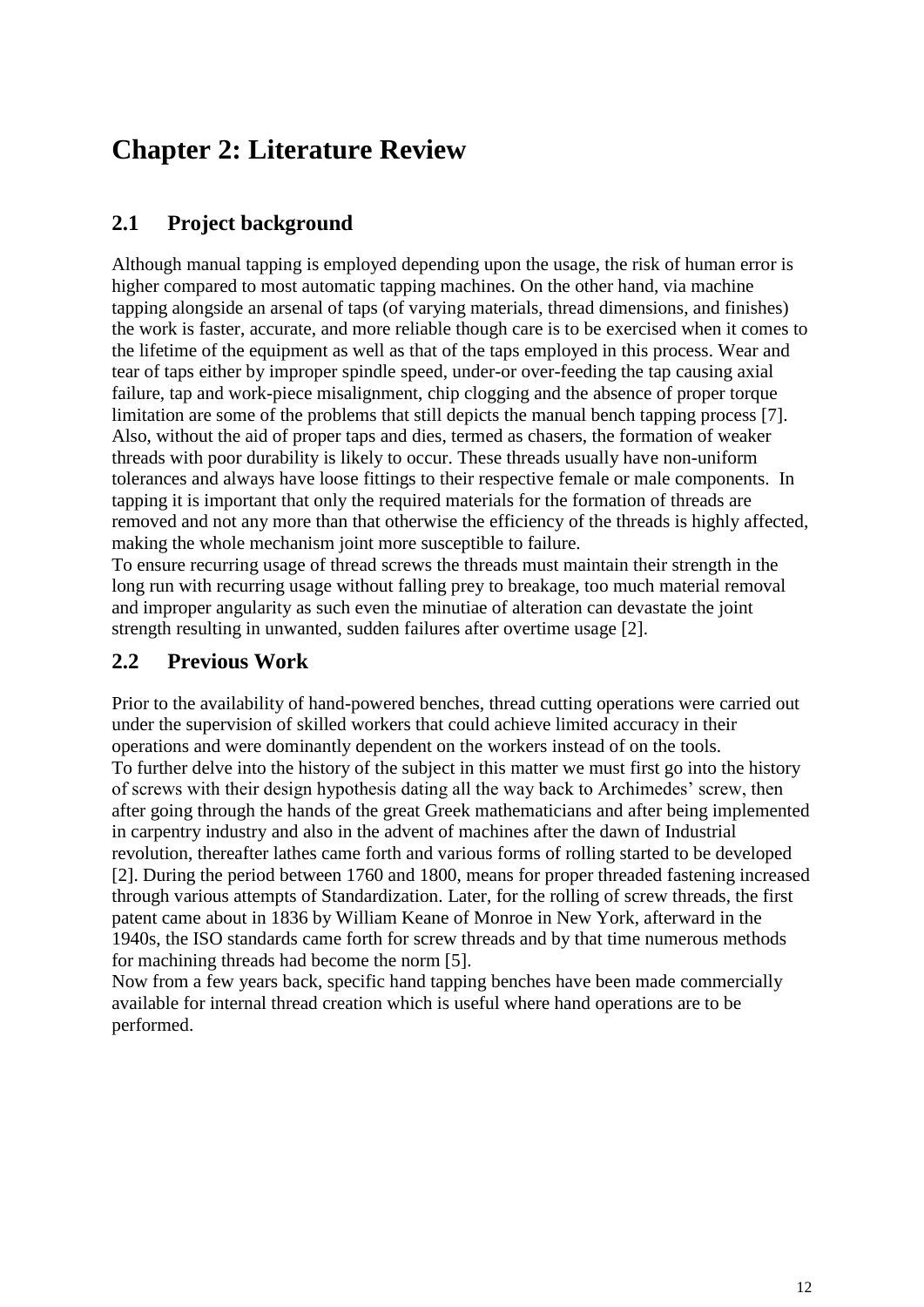

Figure 5: Ancient threading process [2]

## <span id="page-12-1"></span><span id="page-12-0"></span>**2.3 Comparative Study**

Some of the recent studies available are reviews on means of optimizing thread tapping process and the ways that their improvement can be achieved. As of now there remains substantial difficulty in having to perform tapping on certain materials such as Titanium where ultrasonic vibration tapping can be utilized thus reducing the tapping torque requirements and thus decreasing the likelihood of tap breakage. Punch Tapping is another hot topic in this regard, this process is mainly employed in threading aluminum and other light weight alloys work-pieces, punch tapping is utilized in the automotive industry where with single twisting and exiting motion threads are generated. Currently, only Audi has the exclusive rights to this technology. There's also extensive research done with regards to Cast Iron tapping where varying the cutting speed, and application of cutting fluid and its application method while monitoring the axial loads can help in analyzing the tapping process in extensive detail while comparing normal lubrication with minimal quantity (MQF) methods.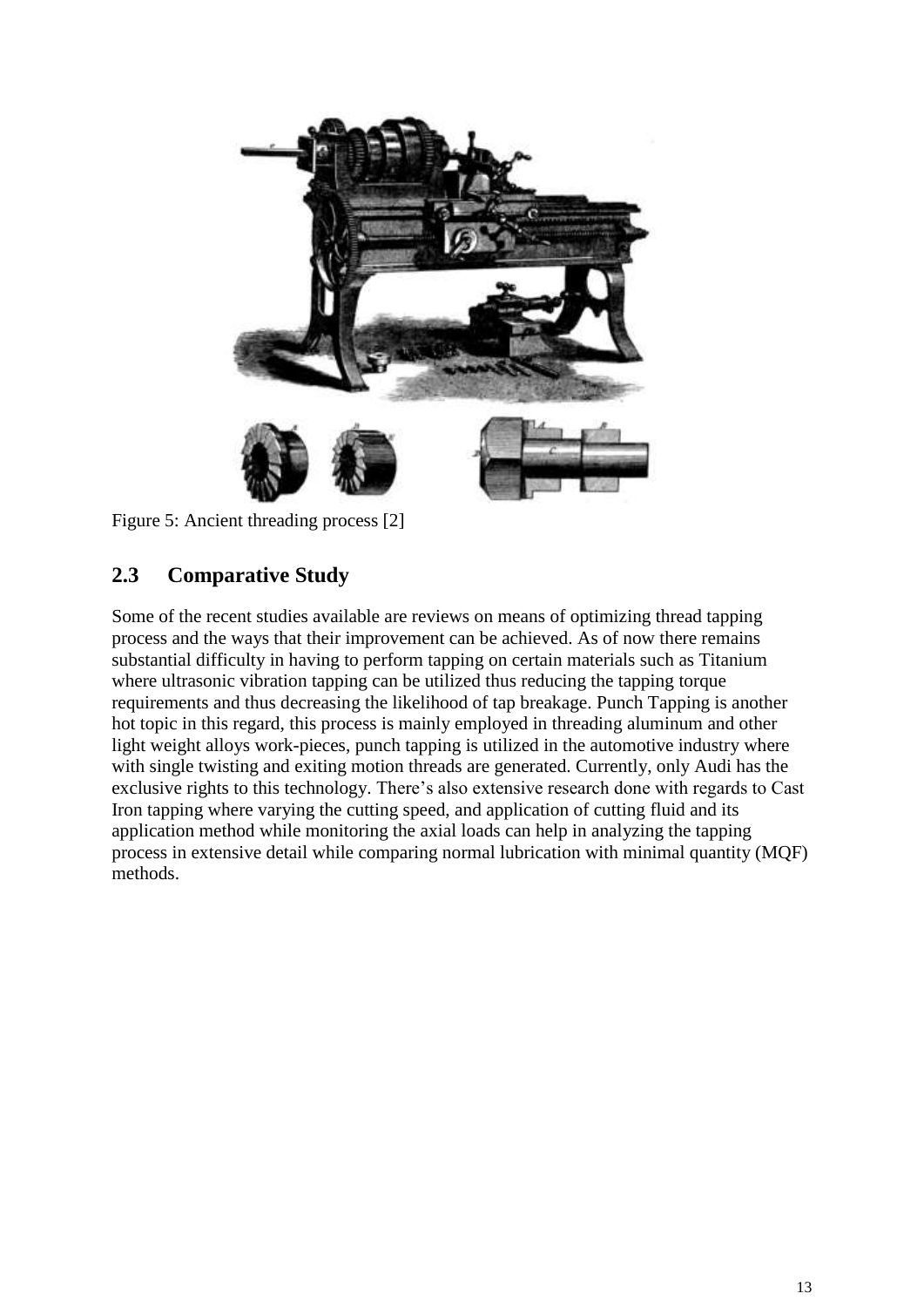## <span id="page-13-1"></span>**Chapter 3: System Design**

## <span id="page-13-2"></span>**3.1 Design Constraints an Design Methodology**



Figure 6: Project architecture diagram

<span id="page-13-0"></span>The main aim of this project was to design a simple machine that will allow for easier and precise thread cutting on various sizes and geometries of work pieces, the initial stage in the design process entailed researching on the available types of bench tapping machines and brainstorming on how to best improve them in order to obtain the best out of the process. A simple manually operated bench tapping machine was thereafter selected, what followed was coming up with a Solidworks representation of the machine which helped with the expected final dimensions of the machine after simulation using the same software. Failure analysis by application of the expected loads allowed for selection of the best suited materials for the components and subsystems of the bench tapping machine.

#### **The following are the design constraints for the project;**

1) The bench tapping machine and its subsystem and respective components must conform to the relative engineering standards, considering this is a simple design project the bench tapping machine is designed to produce the three most common thread forms (inch-based Unified coarse/fine (UNF/UNC), metric coarse/fine threads and ISO general purpose screw threads).

2) The next design constraint considered in the design process are the maximum torque and rotational spindle speed of the shaft connected to the tap. In order to obtain perfect threads on any work piece, the correct values of applied torque and rotational speed of the shaft must be adhered to, for a manually operated bench tapping machine, the rotational speed is expected to be very low and as a result creating a larger torque within the rotating shaft. However a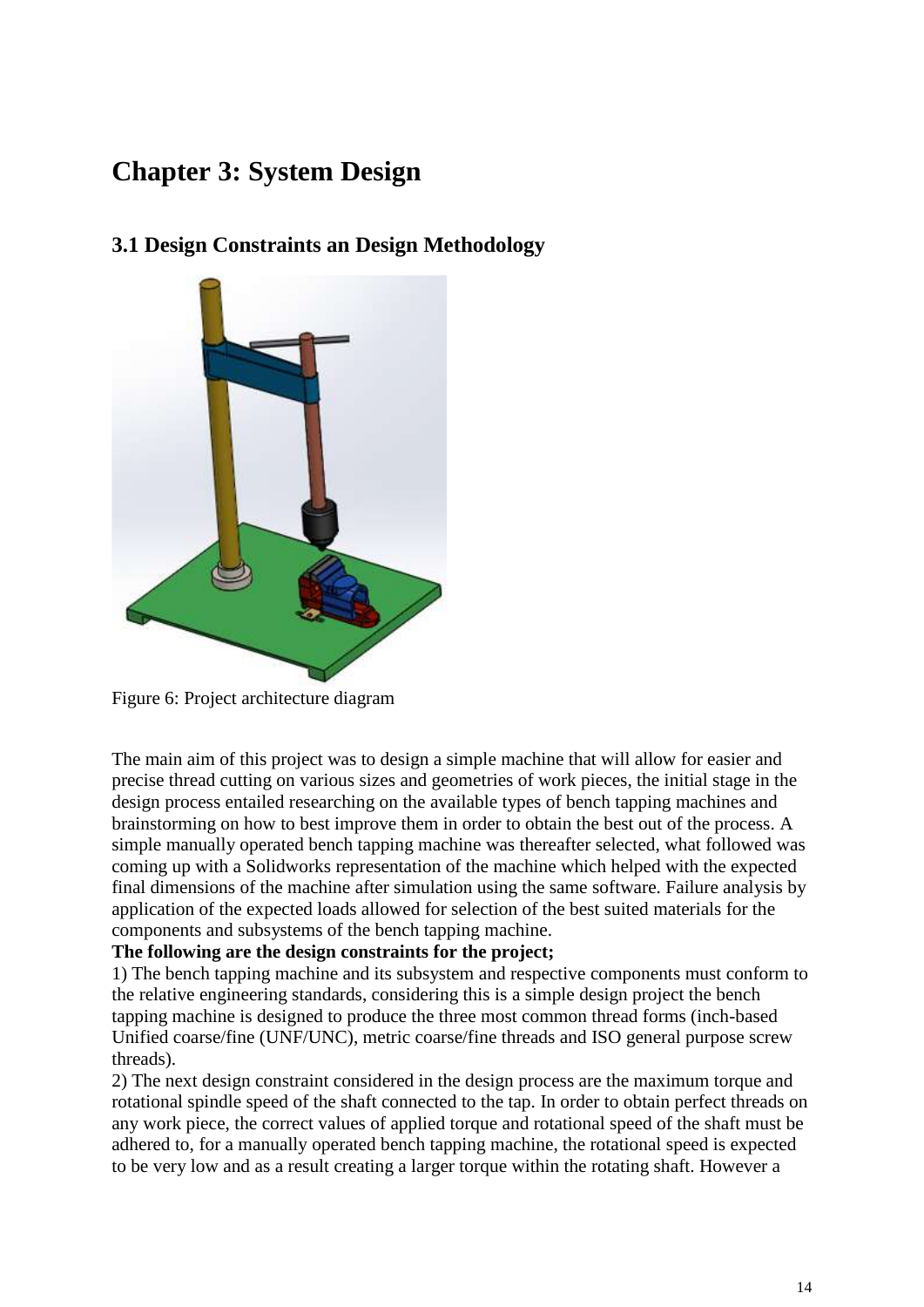large torque may lead to tap breakage and hence including a torque limiting feature is necessary.

3) Provision of an efficient lubrication and cooling system is also crucial for effective functioning of the bench tapping machine, this system includes an appropriate cooling and lubricating fluid which can be recycled in order to cut down on the machine operation costs. Since the system is manually operated, it is also advisable for the cutting lubricant to be applied manually via an appropriately set nozzle which will release the liquid at a desired flow rate.

4) Alignment of the tap holder and the work piece holder is crucial in order to obtained well aligned threads on the work piece, this also reduces the probability of tap breakage as thread cutting is carried on. The holders show provide for clamping and holding of various work piece geometries as well as various sizes of taps. Another feature that should be included on the work piece holder is the mechanism for chip removal and also a mechanism for lubricant drainage and recycling. Chip removal will ensure limited disturbance of the thread cutting process due to chip clogging within the work piece.

## <span id="page-14-1"></span>**3.2 Engineering Design Standards**

These are the engineering standards that relate to these thread forms include:

| Standard                 | Name                               | Type                         |
|--------------------------|------------------------------------|------------------------------|
| ASME B1.1-2003 (R2018)   | <b>Unified Inch Screw Threads</b>  | V Thread Form                |
|                          | (UN and UNR Thread Form)           |                              |
| <b>ASME B.1.10M-2004</b> | <b>Unified Miniature Screw</b>     | V Thread Form                |
| (R2014)                  | <b>Threads</b>                     |                              |
| ASME B.1.13M-2005        | Metric Screw Threads: M            | V Thread Form                |
| (R2015)                  | Profile                            |                              |
| ASME B.1.15-1995 (R2003) | <b>Unified Inch Screw Threads</b>  | V Thread Form                |
|                          | (UNJ Thread Form)                  |                              |
| <b>ASME B1.21M-1997</b>  | Metric Screw Threads-MJ            | V Thread Form                |
| (R2013)                  | Profile                            |                              |
| ASTM A400                | <b>Standard Practice for Steel</b> | For steel bars manufacturing |
|                          | Bars, Selection Guide,             | process                      |
|                          | Composition, and                   |                              |
|                          | <b>Mechanical Properties</b>       |                              |
| ASTM A488/A488M A01.18   | <b>Standard Practice for Steel</b> | For Welding processes        |
|                          | Castings, Welding,                 |                              |
|                          | <b>Qualifications of Procedure</b> |                              |
|                          | and Personnel                      |                              |
| ISO 68-1:1998            | ISO general purpose screw          | V Thread Form                |
|                          | threads-Basic Profile-Part 1:      |                              |
|                          | Metric screw threads               |                              |
| ISO 68-2:1998            | ISO general purpose screw          | V Thread Form                |
|                          | threads-Basic Profile-Part 2:      |                              |
|                          | Inch screw threads                 |                              |
| ISO 261:1998             | ISO general purpose metric         | V Thread Form                |
|                          | screw threads-General plan         |                              |
| ISO 262:1998             | ISO general purpose metric         | V Thread Form                |

<span id="page-14-0"></span>Table 1: Engineering standards [9]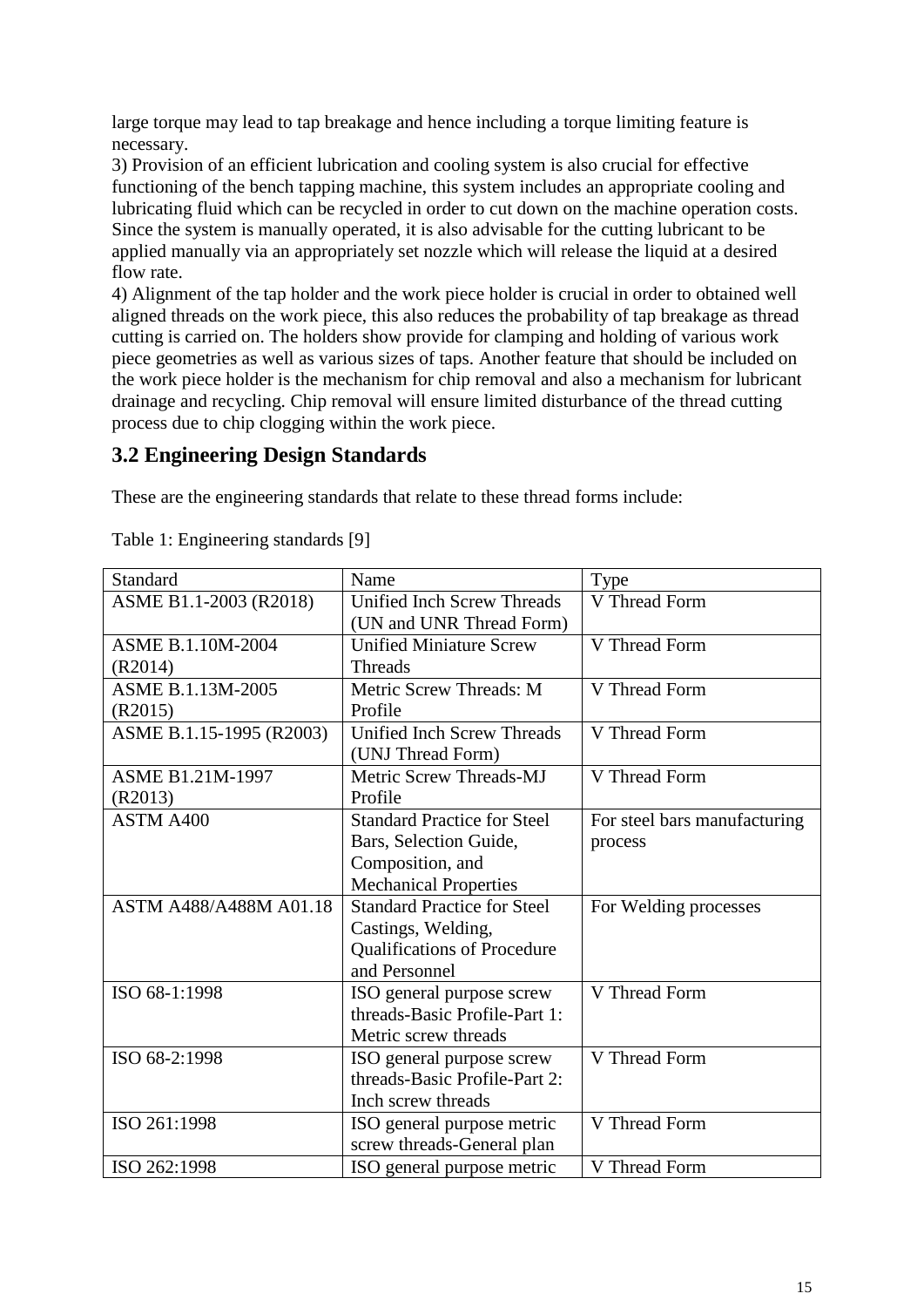|              | screw threads-Selected sizes<br>for screws, bolts and nuts      |                     |
|--------------|-----------------------------------------------------------------|---------------------|
| ISO 724:1993 | ISO general purpose metric<br>screw threads-Basic<br>dimensions | V Thread Form       |
| ISO 725:2009 | ISO inch screw threads                                          | V Thread Form 51386 |

The list above indicates the standards that the produced threads should meet whenever they are produced by the designed tapping machine. Different types of taps can be fitted to the bench tapping machine but the main thread form considered in this design is the V Thread form which can be categorized by the mentioned engineering standards.

#### <span id="page-15-0"></span>**3.3 Theory and Theoretical calculations**

The bench tapping machine does not include cyclic and bending force analysis, this is mainly because the machine is manually operated and the shaft rarely receives any repeated loads during its normal operation. The property that determines tap breakage is mainly torque which can be calculated by the following expression [3];

Torque required to rotate the shaft is:

$$
T = J\alpha = J\frac{\omega}{t}
$$

 $T =$  Torque required to rotate the shaft

 $I =$  Moment of inertia of the shaft

 $\alpha$  = Rotational acceleration of the shaft

 $\omega$  = Angular rotation (RPM) of the shaft

 $t =$  Time

The torsion formula can also be used to calculate the torque transmitted by the spindle shaft to the tap holder [7];

$$
\frac{T}{J} = \frac{\tau}{r} = \frac{G\theta}{L}
$$

 $T =$  Torque required to rotate the shaft

 $I =$  Moment of inertia of the shaft

 $\tau$  = Shear stress

 $r =$ Radius of the shaft

 $G =$  Shear Modulus

 $\theta$  = Angle of twist

 $L =$ Shaft length

Taking the force applied by an average human on the turning pipe to be 350N, we can calculate the shear stress to be;

$$
\tau = \frac{F}{A}
$$

 $F =$  Applied force

 $A = Cross-sectional$  Area of the shaft

$$
\tau = \frac{350N}{A}
$$

$$
A = \frac{\pi}{4} \left(\frac{14}{1000}\right)^2 = 1.5394m^2
$$

55050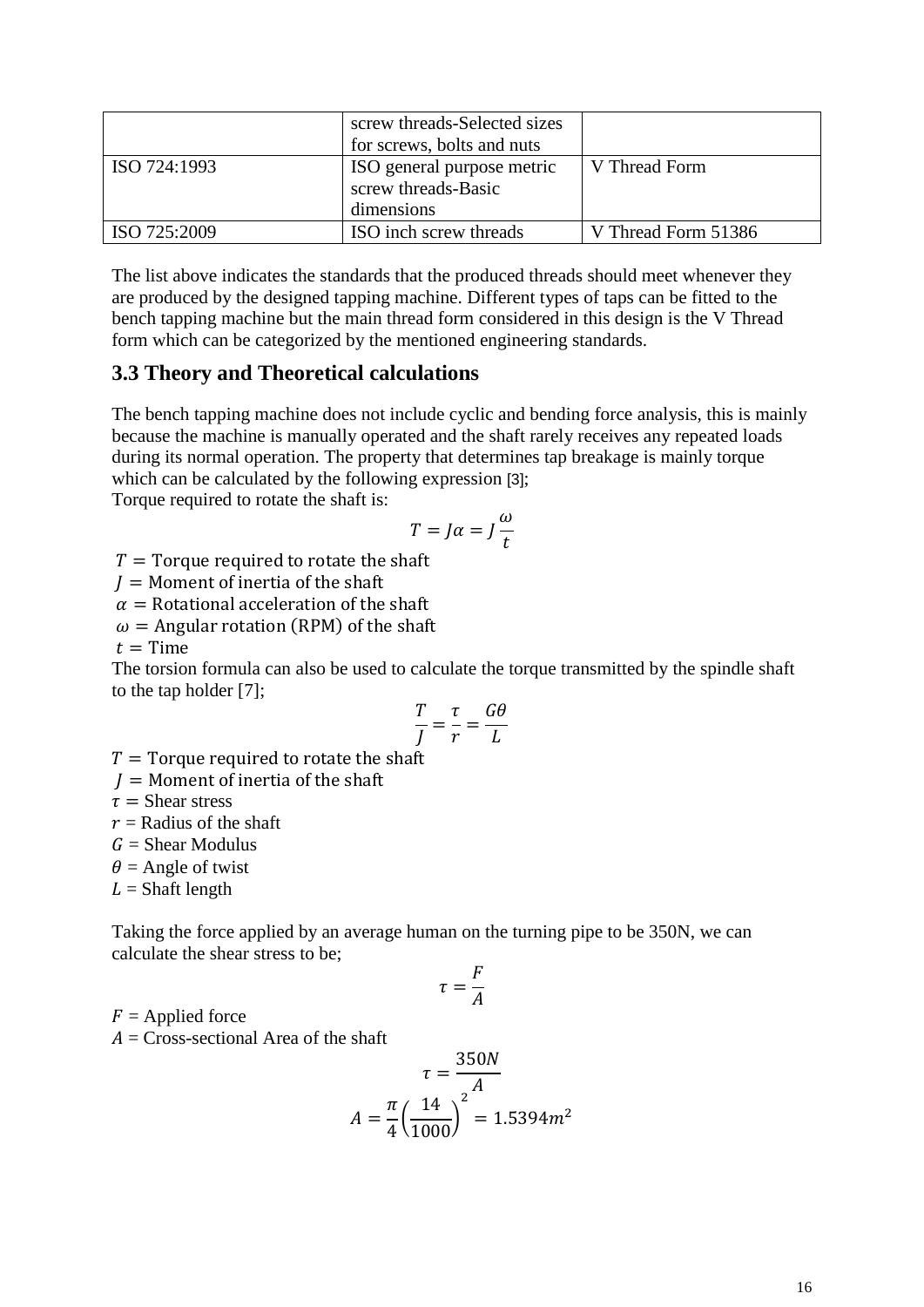Therefore,

$$
\tau = \frac{350N}{1.5394m^2} = 2.274 \times 10^6 Pa
$$

But

$$
J = \frac{\pi}{32}d^4 = \frac{\pi}{32} \left(\frac{14}{1000}\right)^4 = 3.7715 \times 10^{-9} m^4
$$

Calculating the torque;

$$
T = \frac{\tau \times j}{r} = \frac{(2.274 \times 10^6 Pa) \times 3.7715 \times 10^{-9} m^4}{\frac{7}{1000} m} = 1.2252 N m
$$

## <span id="page-16-1"></span>**3.4: Product Subsystems and selection of components**



<span id="page-16-0"></span>Figure 7: Bench Tapping Machine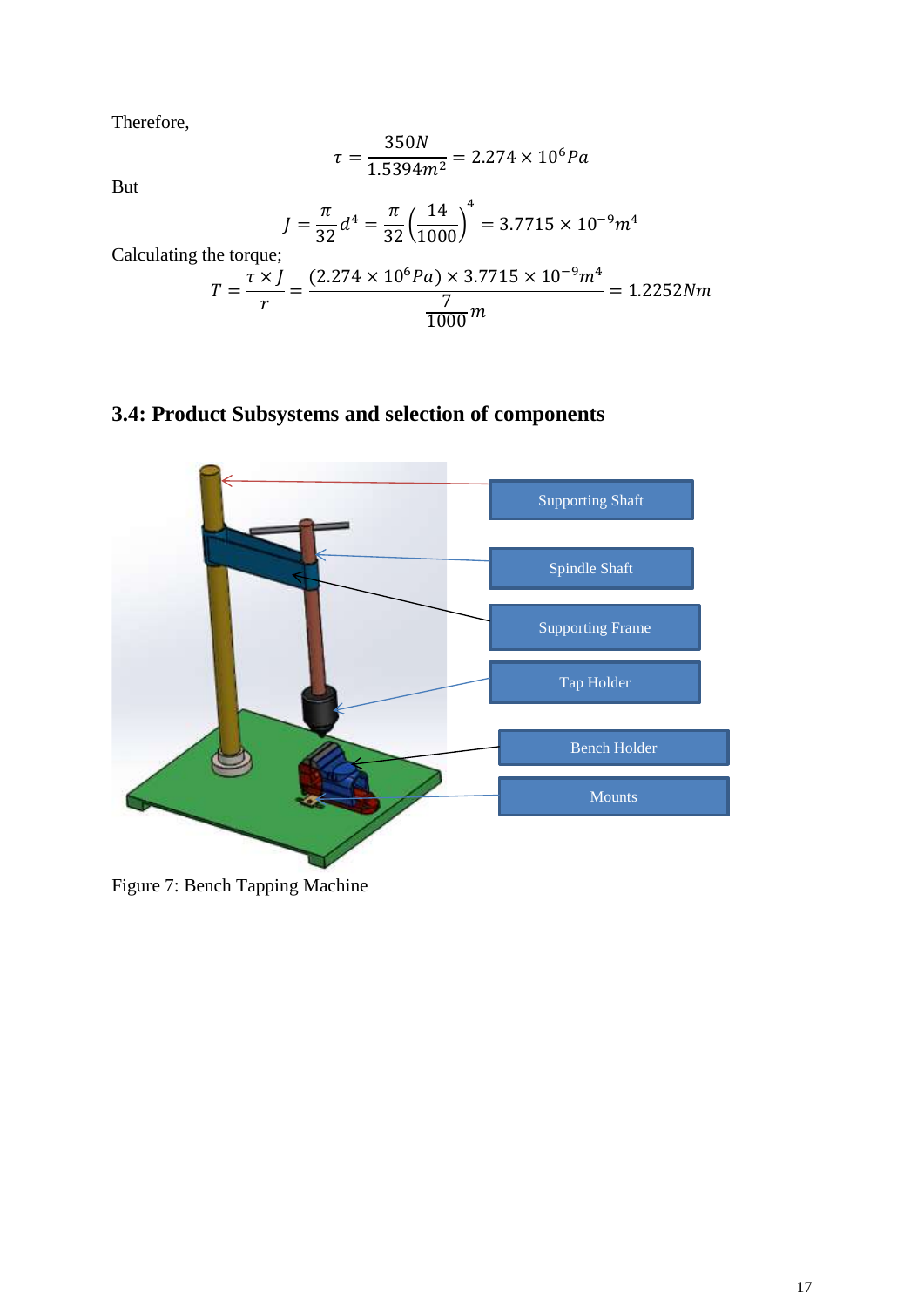

Figure 8: Side view of the Bench Tapping Machine

<span id="page-17-0"></span>The bench tapping machine has the following components;

A) Spindle Shaft

The is a shaft that runs down from the turning mechanism of the tapping machine and connects to the tap holder, the main function of this component is to transmit the circular motion to the tap holder and thereafter to the tap itself.

B) Bearing

The bearing is located between the spindle shaft and the supporting frame, it provides for the circular motion of the spindle shaft within a stationary enclosure of the supporting frame.

C) Supporting frame

The supporting frame connects the supporting shaft to the spindle shaft, its geometry has an extended part which increases its ability to sustain higher loads and cyclic stresses.

D) Supporting shaft

The base of the supporting shaft is connected to the machine bed whereas the top end is connected to the supporting frame, its main function is to provide support for the supporting frame, bearing, pipe and the tap holder.

E) Tap Holder

The component is connected at the base of the spindle shaft and rotates at the same speed as the spindle shaft. It provides for the mounting of various sizes of taps on the bench tapping machine.

F) Machine Bed

The machine bed is at the base of the bench tapping machine and provides room for mounting of the supporting shaft and the work piece holder. It also provides support for all the other parts of the machine and hence it must be rigid and strong.

G) Turning Pipe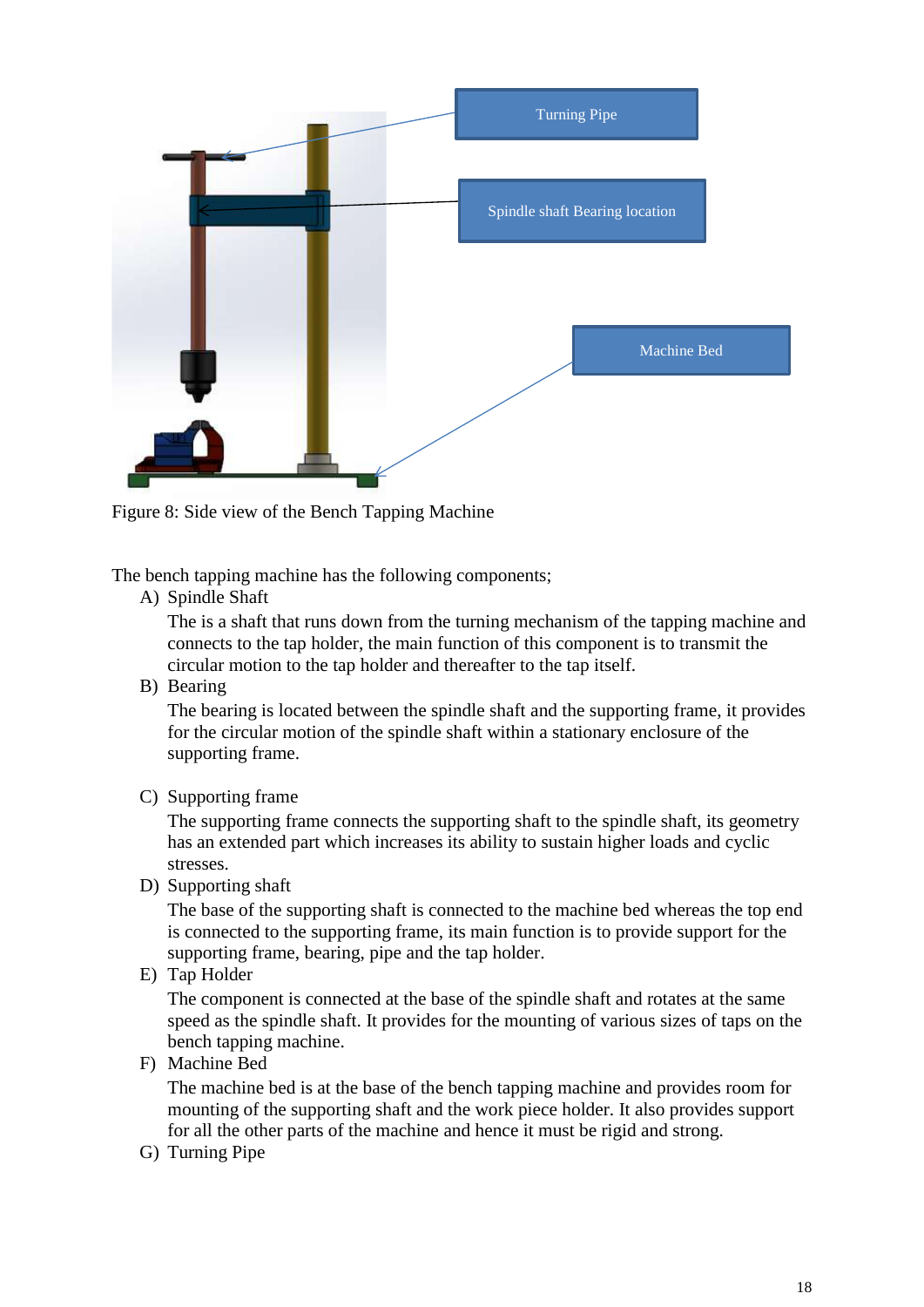This allows the spindle shaft to be rotated at a desired speed, provision of the pipes allows for the circular motion to be obtained via a simple turning of the pipe.

H) Mounts

This includes screws and joints which provides for attachment of various components into the main parts of the bench tapping machine, they provide a firm and rigid assembly of subsystems and components into the base of the machine.

I) Bench Holder

The acts as the work piece holder, it has a vice like mechanism which provides for simpler rigid attachment and detachment work pieces onto the machine bed. It also has mechanisms for lubricant drainage and chip removal.

#### <span id="page-18-1"></span>**3.5: Manufacturing and assembly (Implementation)**

Considering that there are four different component materials to be used (cast iron, mild steel, fiber and gun metal), each component is to be manufactured separately then assembled together to form the bench tapping machine. The machine bed is the base of the machine and hence this acts as the initial assembly point, the bench holder and the supporting shaft are fitted first and ensure they are rigid and strong, the supporting frame, bearing, the spindle shaft and the turning pipe are fitted next. Finally, the tap holder is fitted to the spindle shaft. The mountings are then fitted to ensure everything fits perfectly and rigidly. The bearing selected depends on the internal diameter of the mounting on the supporting frame and also the external diameter of the spindle shaft. There are various internationally recognized bearing sizes which mainly depend on the amount and types of loads the bearing will be subjected to during normal operation. It is important to consider this before making the final decision of the type and size of bearing to use on this design, since this design does not include a large amount of loads and it also has a lower rotational speed selecting a bearing to use is slightly easier.

### <span id="page-18-2"></span>**3.6 Economic Evaluation**

The total economic cost of the project includes; cost of buying the equipment needed for the fabrication of the bench tapping machine, buying various tap sizes, acquiring the lubricant and coolant, cost of replacing the depleted parts of the machine and wage costs.

|                       | Year 0       | Year 1       | Year 2         | Year 3       | Year 4   | Year 5       | Year 6         | Year 7       | Year 8       | Year 9         | <b>Year 10</b> |
|-----------------------|--------------|--------------|----------------|--------------|----------|--------------|----------------|--------------|--------------|----------------|----------------|
| <b>Capital Costs</b>  |              |              |                |              |          |              |                |              |              |                |                |
| Equipment             | 500          | 500          | 500            | 500          | 500      | 500          | 500            | 500          | 500          | 500            | 500            |
| Construction          | 1000         | 50           | 100            | 100          | 100      | 100          | 200            | 200          | 200          | 200            | 200            |
| Total                 | 1500         | 550          | 600            | 600          | 600      | 600          | 700            | 700          | 700          | 700            | 700            |
|                       |              |              |                |              |          |              |                |              |              |                |                |
| <b>Operating Cost</b> |              |              |                |              |          |              |                |              |              |                |                |
| Energy                | $\mathbf{0}$ | $\mathbf{0}$ | $\mathbf{0}$   | $\mathbf{0}$ | $\Omega$ | $\mathbf{0}$ | $\overline{0}$ | $\mathbf{0}$ | $\mathbf{0}$ | $\overline{0}$ | $\mathbf{0}$   |
| Electricity           | $\Omega$     | $\Omega$     | $\overline{0}$ | $\Omega$     | $\Omega$ | $\Omega$     | $\Omega$       | $\Omega$     | $\Omega$     | $\Omega$       | $\mathbf{0}$   |
| Labour                | 2500         | 2500         | 2500           | 2500         | 2500     | 2500         | 2500           | 2500         | 2500         | 2500           | 2500           |
| Insurance             | 100          | 100          | 100            | 100          | 100      | 100          | 100            | 100          | 100          | 100            | 100            |
| <b>Taxes</b>          | 5000         | 5000         | 5000           | 5000         | 5000     | 5000         | 5000           | 5000         | 5000         | 5000           | 5000           |
| Total                 | 7600         | 7600         | 7600           | 7600         | 7600     | 7600         | 7600           | 7600         | 7600         | 7600           | 7600           |
|                       |              |              |                |              |          |              |                |              |              |                |                |

<span id="page-18-0"></span>Table 2: Cost Evaluation template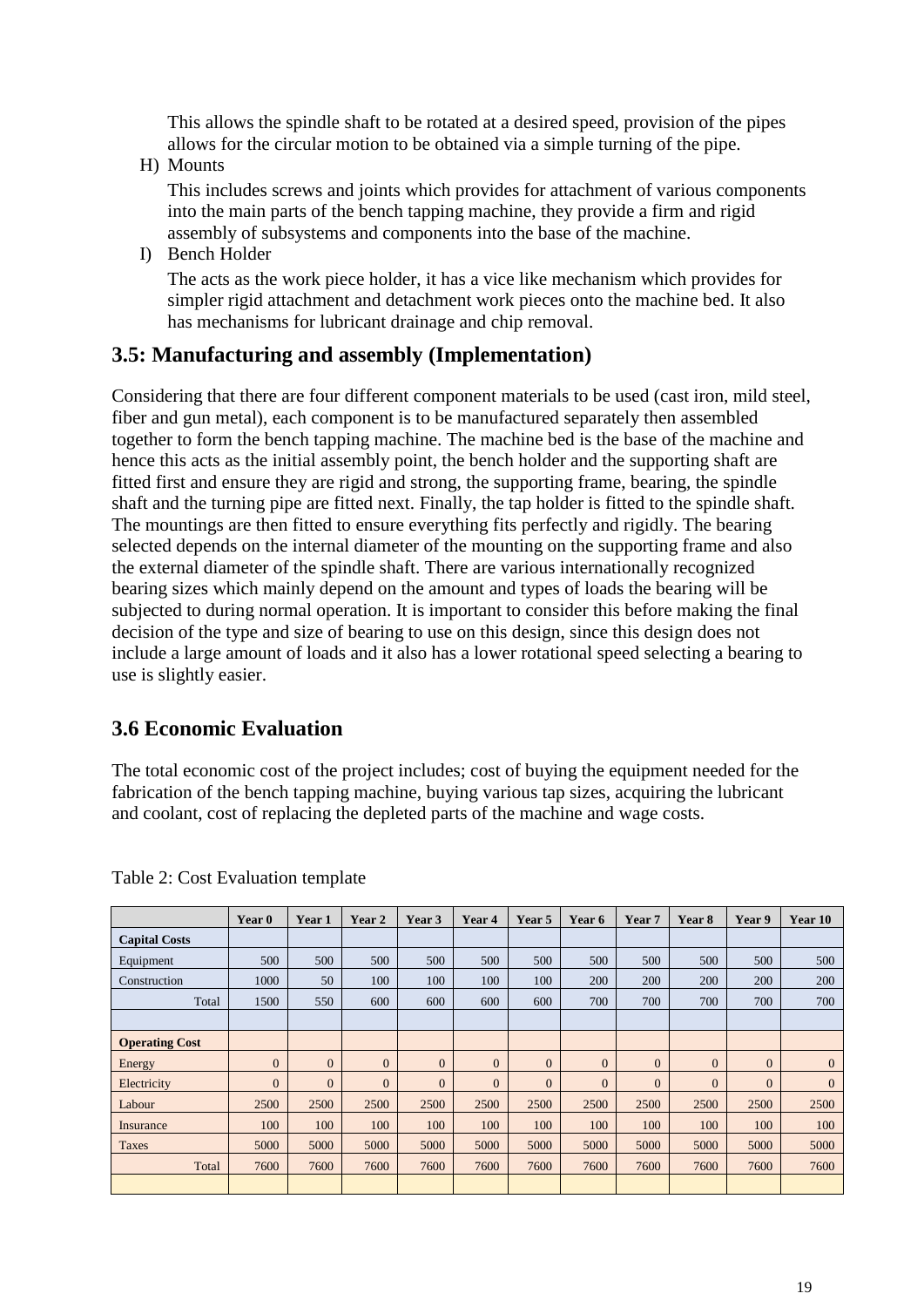| <b>Revenues</b> |       |       |       |       |       |       |       |       |       |       |       |       |
|-----------------|-------|-------|-------|-------|-------|-------|-------|-------|-------|-------|-------|-------|
| Product 1       |       | 30000 | 30000 | 30000 | 30000 | 30000 | 30000 | 30000 | 30000 | 30000 | 30000 | 30000 |
| Product 2       |       | 15000 | 15000 | 15000 | 15000 | 15000 | 15000 | 15000 | 15000 | 15000 | 15000 | 15000 |
| Product 3       |       | 10000 | 10000 | 10000 | 10000 | 10000 | 10000 | 10000 | 10000 | 10000 | 10000 | 10000 |
|                 | Total | 55000 | 55000 | 55000 | 55000 | 55000 | 55000 | 55000 | 55000 | 55000 | 55000 | 55000 |
|                 |       |       |       |       |       |       |       |       |       |       |       |       |
| <b>Profits</b>  |       | 45900 | 46850 | 46800 | 46800 | 46800 | 46800 | 45850 | 45850 | 45850 | 45850 | 45850 |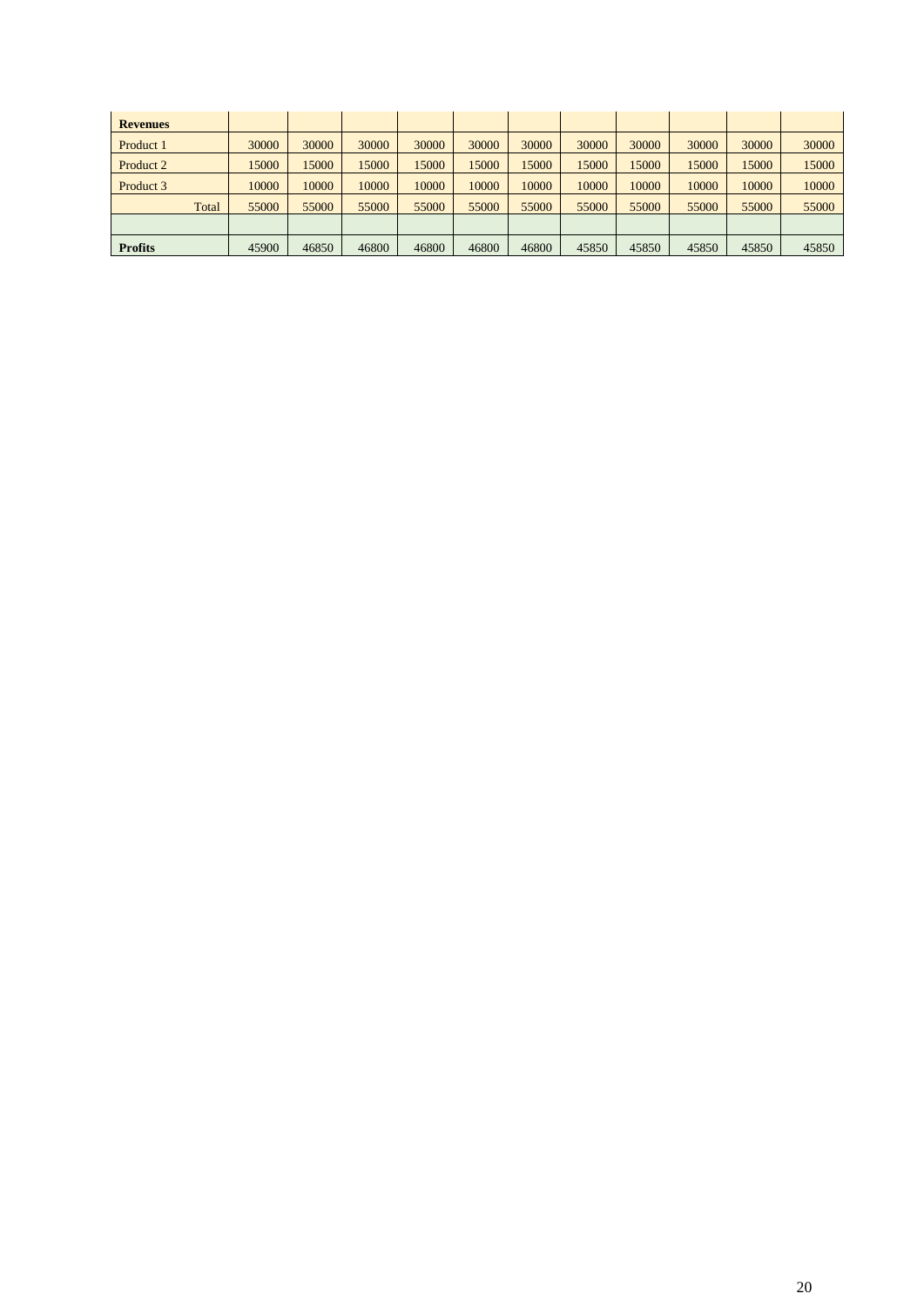## <span id="page-20-1"></span>**Chapter 4: System Testing and Analysis**

## <span id="page-20-2"></span>**4.1 Experimental Setup, Sensors and Data Acquisition System**

In order to perform the system analysis, it is crucial to perform a well suited experiment on the practical model, or in our case the fabricated machine. The experimental testing allows for comparison of the fabricated bench tapping machine to other available machines that are utilized for the tapping process, in our case we chose to compare the use of the bench tapping machine for thread cutting and the use of conventional manual thread cutting process. The conventional thread cutting process usually involves the use of dies and taps without the necessary clamping mechanisms which ensure aligned and accurate threads. In this experimental test process we utilize the two methods of thread cutting (specifically tapping) and compare them in relation to; ease of threading, time required to form complete threads, force requirements and the accuracy/alignment of the end threads. The figure below shows the experimental setup for testing of the fabricated bench tapping machine;



Figure 9: Use of Bench-tapping machine in tapping

<span id="page-20-0"></span>The setup above entailed the use of an appropriate tap size (same for both tests) and ensuring the work-piece is tightly held on the bench holder. The amount of force required and the ease of threading is judged by the operator whereas the threads formed can be examined to determine the accuracy and alignment of threads. For the conventional threading process (also manual but does not include camping of tap and work-piece) the setup is slightly different but the experimental procedure is exactly the same as the one mentioned above.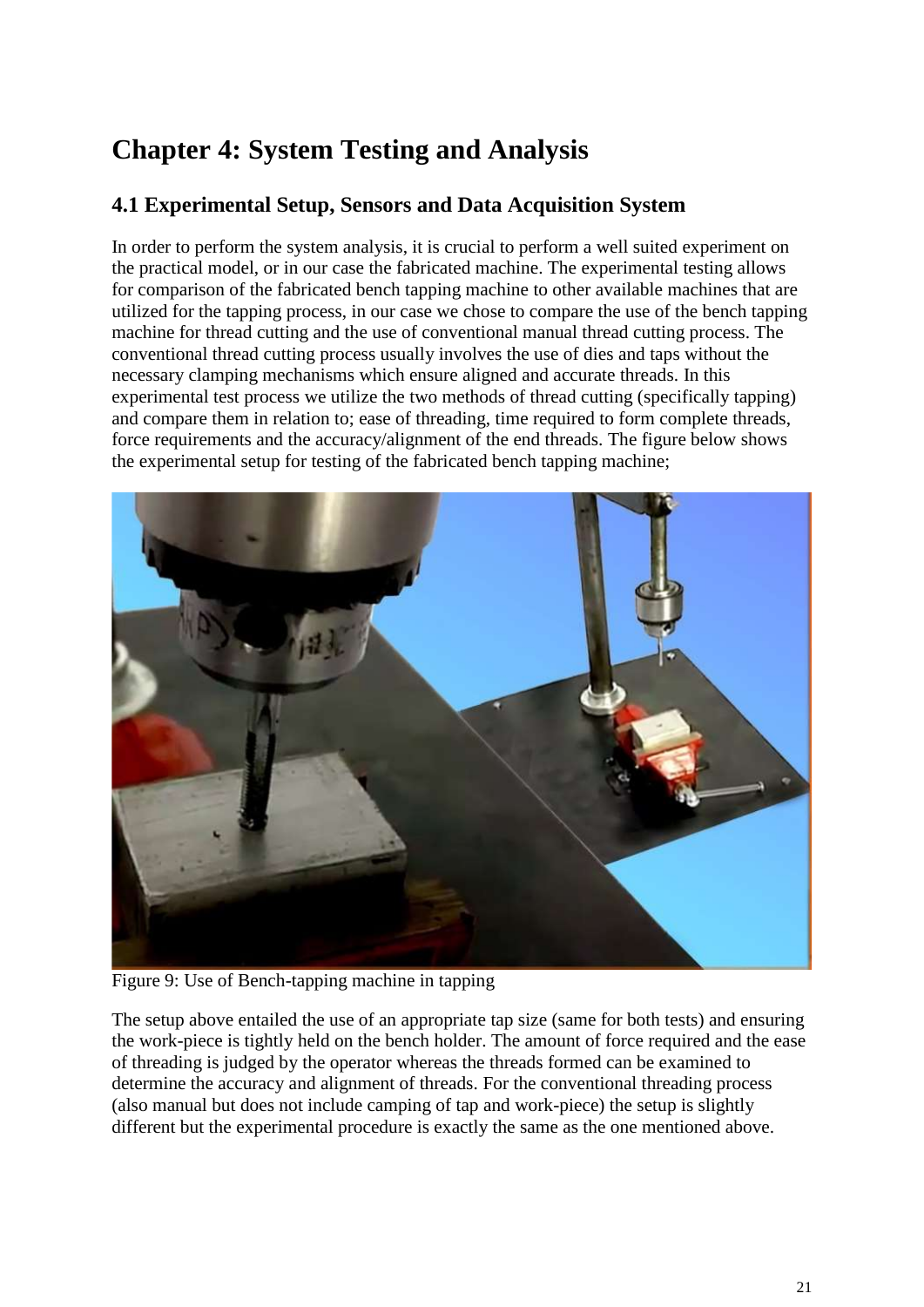

Figure 10: Manual tapping experimental setup

<span id="page-21-0"></span>

Figure 11: Manual tapping process

<span id="page-21-1"></span>The manual tapping process entails clamping the work-piece of a normal vice and attaching the tap to a holder which also acts as the turning mechanism.

#### <span id="page-21-2"></span>**4.2 Overall Results, Analysis and Discussion**

The results of the two experiments proved that the use of the bench tapping machine highly improves the tapping process, the first thing to be considered was the ease of the tapping process; use of the bench tapping machine made the entire tapping process so easy and simple compare to the manual tapping process which necessitated the need to find a workshop with a preset clamping mechanism and also the tap holding mechanism for the bench tapping machine is simpler than the one for manual tapping. The turning force is lower for the bench tapping machine mainly due to the inclusion of a bearing which makes it easier to obtain the require tapping force, the risk of tap breakage is also reduced when using the bench tapping machine [6]. Using the basis of force used by the operator to obtain the need threads (the operator was required to estimate which experiment required a higher force), it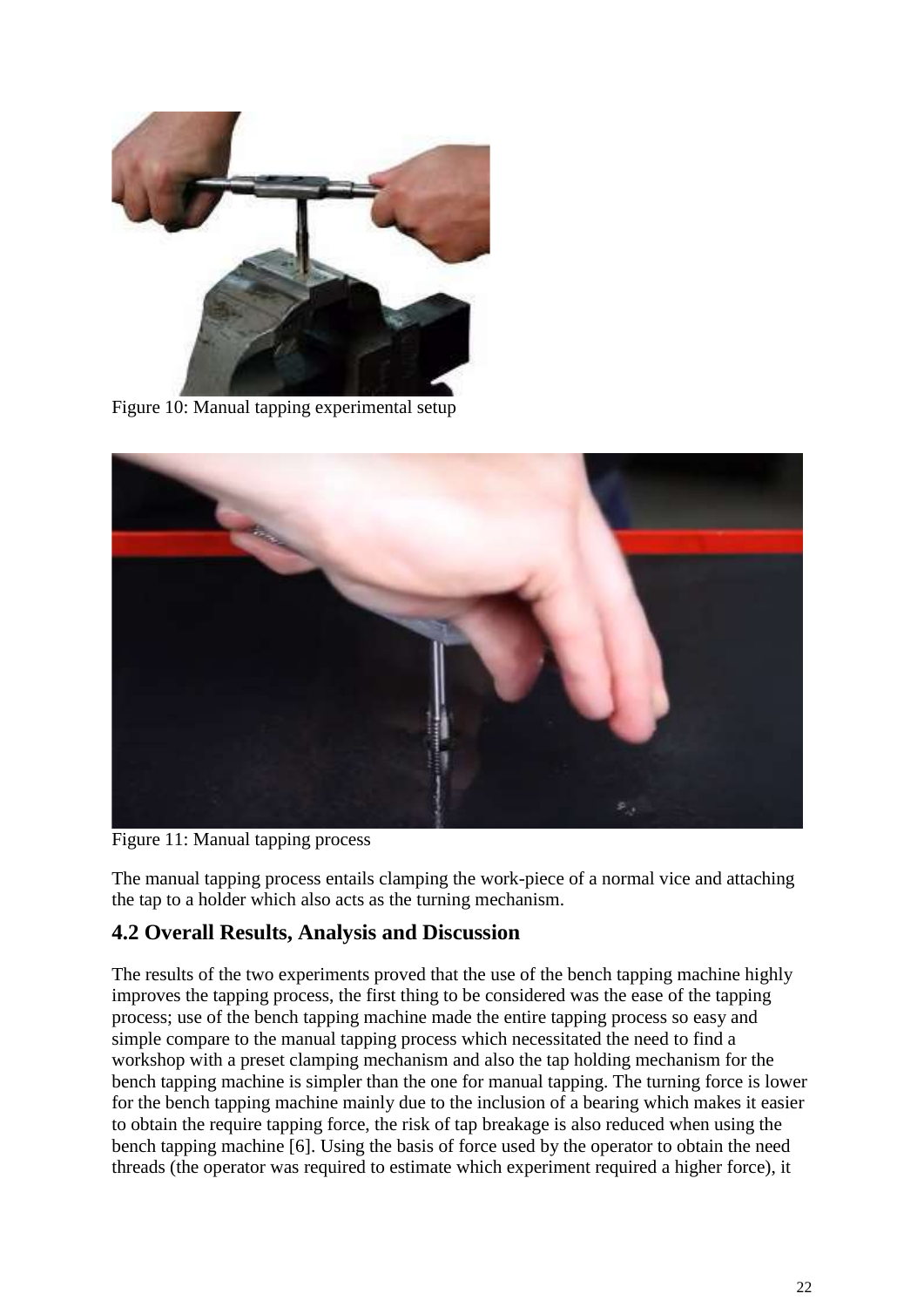was established that the manual tapping process required a force higher than when the bench tapping machine was used to obtain the same threads while using the same size and type of tap.

As for the accuracy and alignment of threads, it was expected that the most advanced tapping system will produce a superior quality of internal threads and true to this expectation, threads obtained by use of the bench tapping machine were accurately aligned and with uniform thread properties such as pitch and thread spacing. Those obtained via the manual tapping process were slightly misaligned and irregular in shape.



<span id="page-22-0"></span>Figure 12: Aligned and Misaligned threads comparison [6]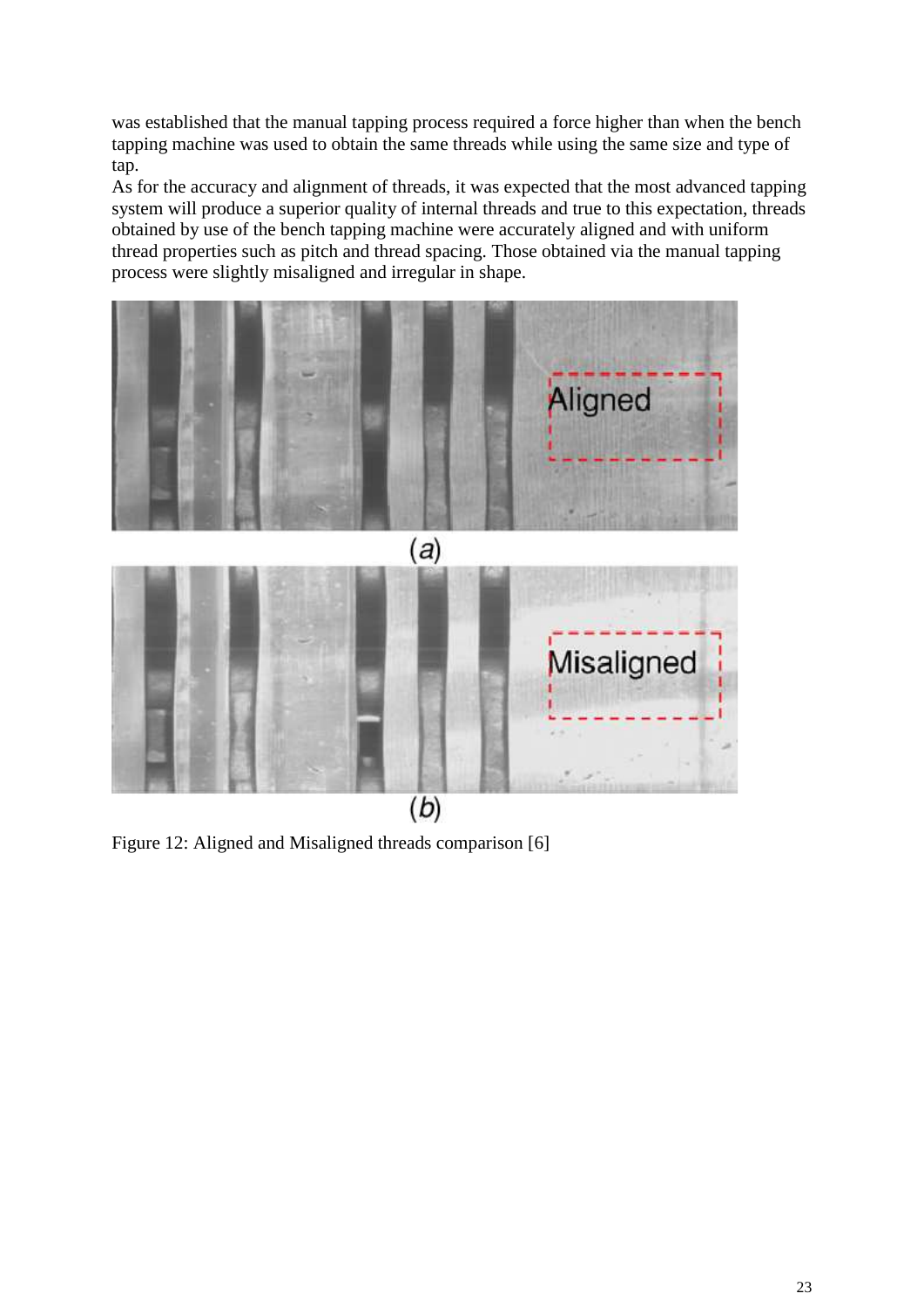## <span id="page-23-1"></span>**Chapter 5: Project Management**

## <span id="page-23-2"></span>**5.1 Project Plan**

For any project to be successful there must be a perfect pre-laid plan which will govern how the entire design, development and execution process is to be done. The initial stage of this project involved selection of group members (five in total), thereafter the group members met and came up with a project plan which was to run for a period of around four months. The group settled on the following breakdown of project tasks;

- a) Identification of a problem based on tapping and writing done a working problem statement and project aims and objectives
- b) Coming up with an appropriate project title
- c) Formulation of a detailed project introduction and literature review
- d) Obtaining design standards and constraints
- e) Developing a detailed 3D project model
- f) Determining machine dimensions
- g) Material selection based on design constraints and cost analysis
- h) Component and material sourcing
- i) Project fabrication and testing
- j) Analysis of test results and discussion
- k) Writing a detailed report summarizing the entire project

#### **Time duration of specific tasks**

The project duration had limited time running from  $4<sup>th</sup>$  February to  $10<sup>th</sup>$  May, this necessitated the need to squeeze the project tasks within the short period of time and due to this some of the tasks had to be overlapped. The following task indicates how the tasks were performed during the entire project;

| Task   | February                                                | March                                          | April                               | May |  |  |
|--------|---------------------------------------------------------|------------------------------------------------|-------------------------------------|-----|--|--|
| Task 1 | Project title,<br>problem statement<br>and project aims |                                                |                                     |     |  |  |
| Task 2 | Introduction and<br>Literature review                   |                                                |                                     |     |  |  |
| Task 3 |                                                         | <b>Material Selection and Cost</b><br>Analysis |                                     |     |  |  |
| Task 4 |                                                         | 3D Modeling and Machine<br>Fabrication         |                                     |     |  |  |
| Task 5 |                                                         |                                                | <b>Machine Testing</b>              |     |  |  |
| Task 6 |                                                         |                                                | Test result analysis and Discussion |     |  |  |
| Task 7 | <b>Report Writing</b>                                   |                                                |                                     |     |  |  |

<span id="page-23-0"></span>Table 3: Task time duration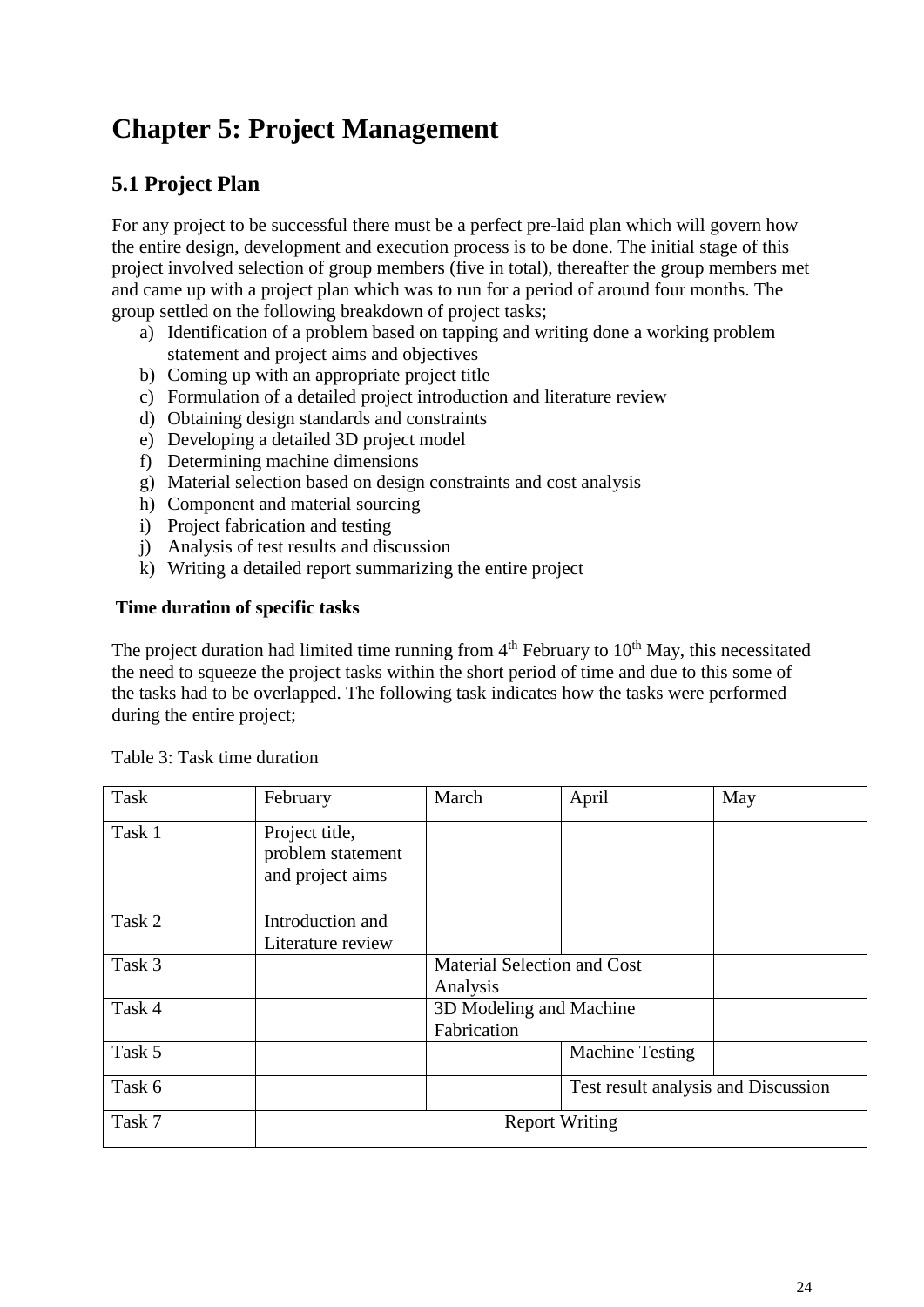## <span id="page-24-0"></span>**5.2 Team Members Contributions**

During the first team session the members decided that each individual should contribute fully in most is not all the tasks that were to be undertaken during the project design, development, fabrication and report writing. However due to the unique experiences and skills possessed by the different individuals of the team, it seemed more efficient if each member lead on parts that he/she felt comfortable and well suited for, the following is list shows which members took charge of the various project tasks;

| <b>Team Members</b> | Tasks in charge                           |
|---------------------|-------------------------------------------|
| Member 1            | <b>Introduction and Literature Review</b> |
|                     | <b>Report Writing</b>                     |
| Member 2            | Material selection                        |
|                     | Cost analysis                             |
|                     | Determining component dimensions          |
| Member 3            | 3D model development                      |
|                     | Design calculations                       |
| Member 4            | Problem statement                         |
|                     | Project title                             |
|                     | Project aims and objectives               |
| Member 5            | Project fabrication and testing           |
|                     | Analysis and discussion                   |

## <span id="page-24-1"></span>**5.3 Project Execution and Monitoring**

This being a senior project, our team had to be assigned to a specific supervisor who had the task of monitoring our project progress all through the project duration. After the selection of our project title and problem statement, we presented it to our supervisor who gave us a green light to proceed with the project development. Thereafter the project introduction and literature review based on our project title was developed and presented for approval by the project advisor; each chapter had to be presented in slides form with the main points clearly highlighted. Chapter 3 of our project mainly focused on the project design phase, it comprised of formulation of the design constraints and establishment of the appropriate engineering standards (both design and manufacturing) that govern the design project. After obtaining the required spindle shaft torque, it was simpler to obtain the component dimensions and thereafter to develop a detailed 3D model of the bench tapping machine. The model was crucial in obtaining a simulation of how the machine will behave when operating under the expected normal loads during its normal operation. Once established that the loads are safe, the fabrication process began and thereafter the appropriate tests were performed on the bench tapping machine in order to compare it to the conventional manual tapping process. Analysis and discussion of the test results determined that indeed the development and fabrication of the bench tapping machine provided a cheaper and improved manual tapping process.

### <span id="page-24-2"></span>**5.4 Decision Making Process and Challenges Faced**

From the onset of the project, the team was usually faced with a scenario whereby the members had several ideas on how to handle issues experienced within the project tasks, and as a result the group had to develop a system on how the best ideas had to be selected in order to improve and simplify the entire design process. The initial decision that the team had to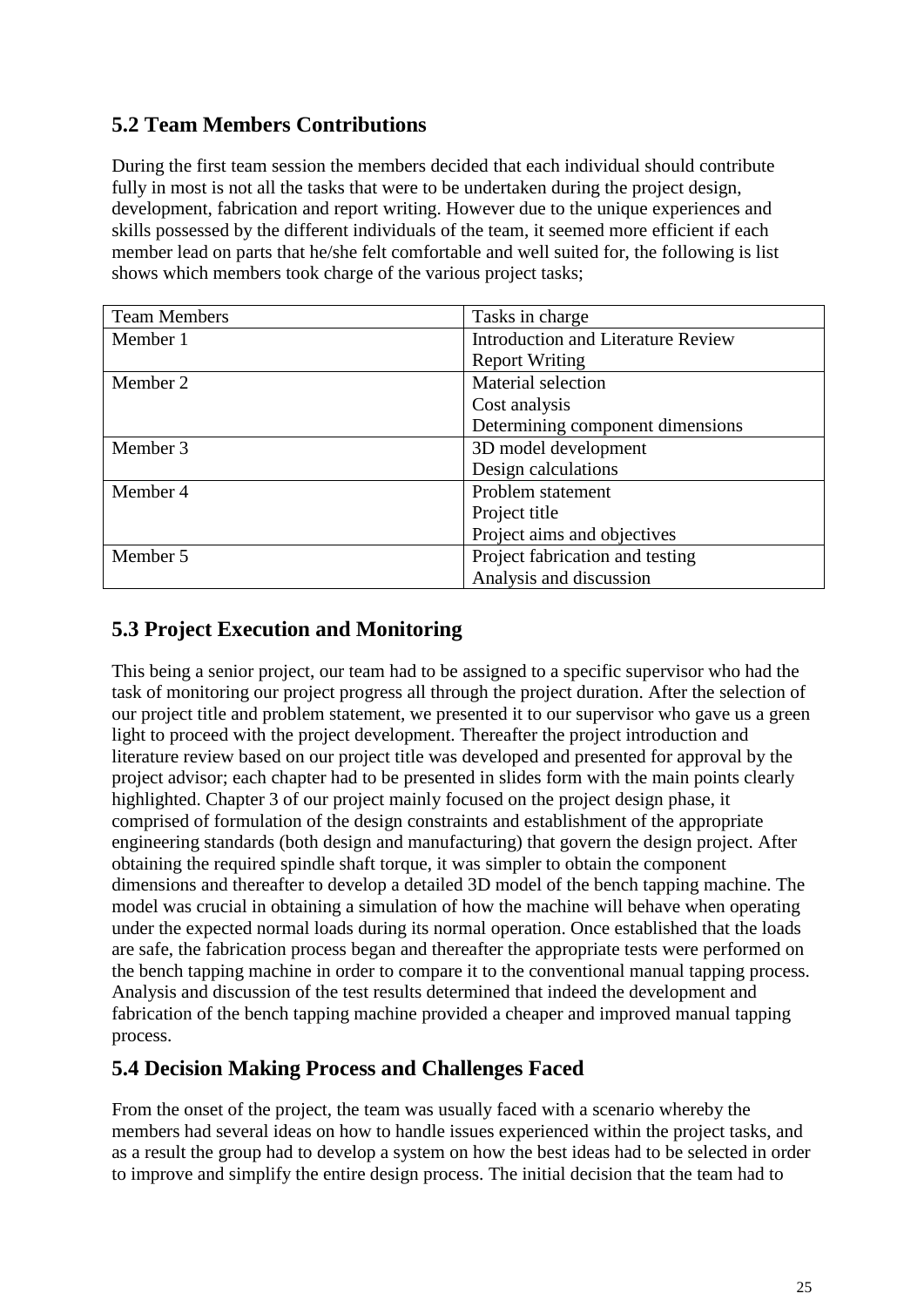make was what project was best suited for us, we eventually settled to design a manual bench tapping machine which will likely solve the problem of obtaining misaligned threads when using the available conventional manual tapping techniques. Other decisions that the team had to make include;

- a) Suitable material selection
- b) Tests to carry out and analyze
- c) Which software to use in the 3D modeling
- d) What tasks to allocate to individual members of the team

#### **Challenges Faced**

This being a very tough year, the challenges were highly magnified and as a result the project design, development and fabrications were a bit slow and uncertain at times. But despite these challenges the project was generally successful. The following are some of the challenges encountered;

- i) Lateness and absenteeism of team members. The project involved numerous tasks and therefore it was crucial for each member to perform their specific task on time in order to avoid project stalling and lateness.
- ii) COVID-19. This is a global pandemic which has affected our normal activities, as a team this was the main challenge which piled up on the other small challenges. Meeting of team members and advisor was restricted due to the protocols imposed by the government (mainly lockdown), availability of parts was affected to due closure of some major companies and also the delay of delivery of machine parts and components.
- iii) This being a unique project, settling on the best experimental tests was a problem, it was hard to determine what specific measurable properties of the bench tapping machine will provide the needed data in order to plot and compare them to the available manual tapping techniques.

### <span id="page-25-1"></span>**5.5 Project Bill of Materials and Budget**

The table below indicates the quantity and cost of parts ordered from the available suppliers;

| Component/Part     | Unit        | <b>Unit Price</b> | <b>Total Price</b> |
|--------------------|-------------|-------------------|--------------------|
| Bench holder       |             | \$30              | \$30               |
| Mild steel shaft   | $600$ mm    | \$10/300mm        | \$20               |
| Tap holder         |             | \$50              | \$50               |
| Fiber (For machine | 250mm*200mm | \$30              | \$30               |
| bed)               |             |                   |                    |
| Cast Iron frame    | 120mm*30mm  | \$20              | \$20               |
| <b>Bearing</b>     |             | \$10              | \$10               |
| Tap                | 3           | \$20/unit         | \$60               |
| <b>Mounts</b>      | 6           | \$5/unit          | \$30               |
| Turning cost       |             |                   | \$20               |
| Welding cost       |             |                   | \$20               |
| Total              |             |                   | \$290              |

<span id="page-25-0"></span>Table 4: Project bill of material and budget

From the table above it can be seen that the total cost of fabrication amounted to \$290 which was within the pre-set budget of the project. The manufacturing cost included turning the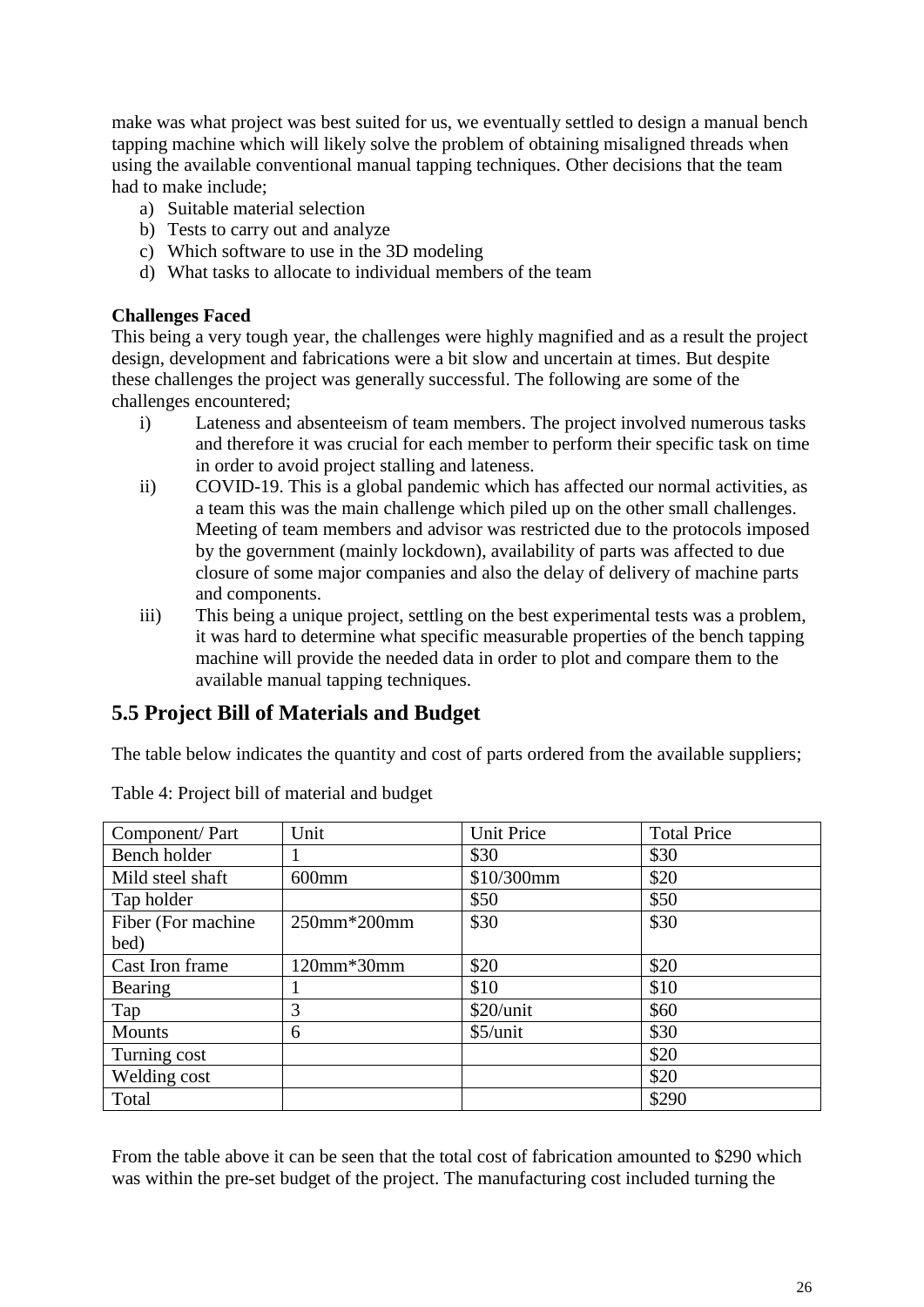acquired shafts into the desired diameters and also ensuring their surfaces are smooth and soft enough, welding is necessary in order to make the supporting frame strong enough.

## <span id="page-26-0"></span>**Chapter 6: Project Analysis**

## <span id="page-26-1"></span>**6.1 Life-Long Learning**

Our project was mainly based on the tapping process and how it can be made simpler and easier to perform, this project enabled as to acquire the following life-long learning that will be helpful to us in the future;

- a) The use of modeling software in obtaining the 3D model of the bench tapping machine has enabled as to acquire the much needed knowledge on such software. Our world is constantly shifting the use of improved technologies to solve life-long issues and therefore have enough knowledge can be highly advantageous. Our group members were able to acquire some knowledge on software's such as CAD, Autodesk Inventor and Solidworks.
- b) Due to the short project duration it was essential for the team to learn on how to make the most out of a limited time period. This enabled us to manage our time better and be able to do all the required tasks within this duration of time.
- c) Material selection is a crucial design process which ensures the materials selected are best suited for a particular application while at the same time maintaining the least possible cost. Our team was able to learn from experience how to best select the materials within the design constraints while ensuring we are within our project budget.
- d) Since the project was to be done by a group of five individuals, it was crucial for the team members to learn on how to best relate to each other and also what motivations can be used to bring the best out of each team member.
- e) The project also acted as a refresher on some engineering skills and knowledge which included welding, turning, tapping process, and a few mathematical calculations.
- f) The project was a huge step in applying what we had learnt in class into a real life problem, and in the end we were able to provide an improved version on a bench tapping machine which increases the efficiency and effectiveness of the tapping process.

## <span id="page-26-2"></span>**6.2 Impact of Engineering Solutions**

In the beginning of this project our main aim was to design, develop and fabricate a machine which would improve the manual tapping process, at the end of this project we managed to improve various parts of the conventional manual tapping process. The engineering improvements of the tapping process include;

- i) The process has been made fast and effective by the use of a bench tapping machine which is easier and simpler to setup and use for the tapping process.
- ii) The threads obtained are accurate and aligned which increases the service life of the component and also reduces the risk of tap breakage during thread cutting.
- iii) Flexibility of the process is also assured by the fitting of a variable tap and bench holder which can hold different sizes and forms of taps as well as work-pieces.
- iv) The operation of the machine has been made safer by ensuring the torque transmitted within the spindle shaft is within the set range, this also allows the spindle shaft to have a longer service life [6].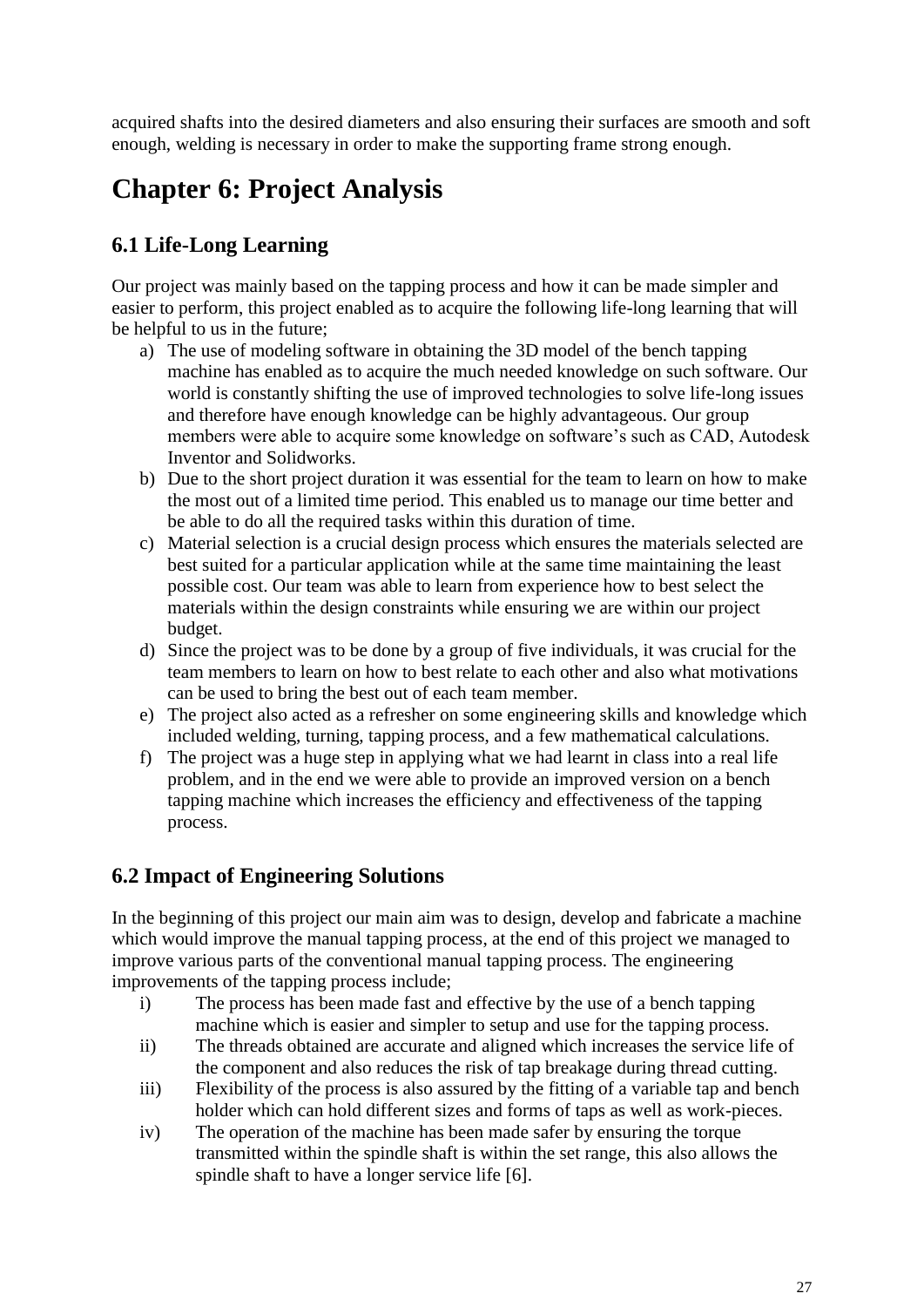v) The use of fiber in the machine bed highly reduces the cost of the machine but at the same time it makes the machine lighter and can support the maximum amount of load in the bench tapping machine.

## <span id="page-27-0"></span>**6.3 Contemporary Issues Addressed**

The design of the bench tapping machine has addressed the following key issues;

- i) Prevents misalignment of threads which is mainly caused by misalignments of the center of the tap and the center of the work-piece.
- ii) Reduction in the risk of tap breakage by ensuring the spindle shaft operates within the safe torque range
- iii) Reduced turning force due to the fitting of a ball bearing between the spindle shaft and the supporting frame
- iv) Providing an inbuilt bench holder which provided for tight holding of the workpiece during the tapping process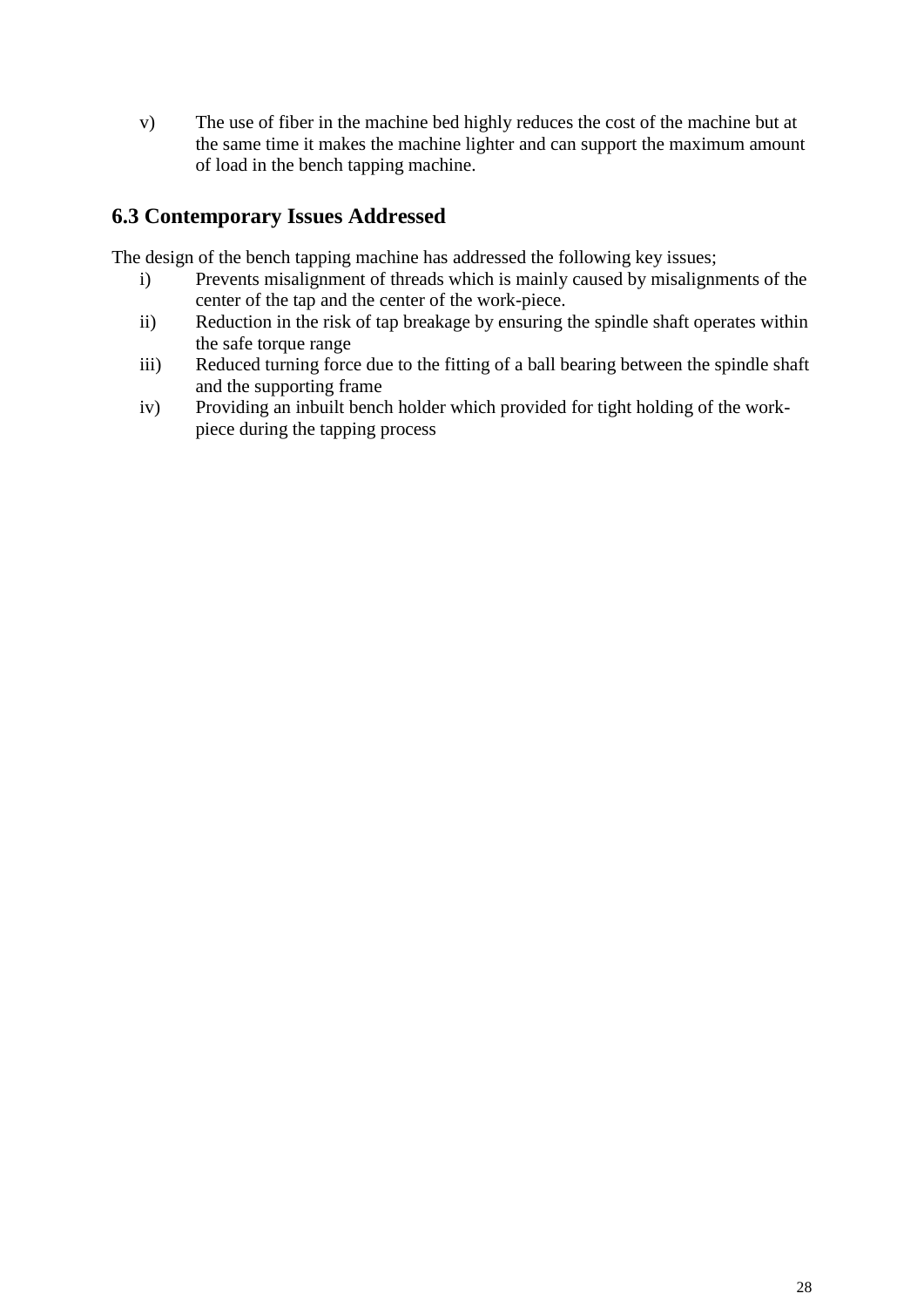## <span id="page-28-0"></span>**Chapter 7: Conclusion and Future Recommendations**

## <span id="page-28-1"></span>**7.1 Conclusion**

The project aims and objectives were sufficiently achieved and hence the project was successful; a manually operated bench tapping machine was design, developed, fabricated and tested. The team also manage to perform other project minor objectives which includes; development of a 3D model of the bench tapping machine on Solidworks and simulating the model to determine the safe limits of the machine, material selection for the components and parts that make up the bench tapping machine, cost analysis and analysis of the experimental test results obtained. Despite all the challenges faced and the human, technical and experimental errors that might have been experienced during the project, our team was able to pull through and develop a machine that's one of its own unique kind. The machine is able to produce threads on the internal parts of work-pieces while the operator is using a lower amount of force compared to when using the conventional method of tapping.

## <span id="page-28-2"></span>**7.2 Future Recommendations**

Although the bench tapping machine designed in this project solves most if not all of the problems which were listed in the problem statement, there is still huge room for improving this machine is order to obtain the best out of it. The following are the recommendations our time provided that might help is making it more efficient and productive;

- i) Design of an enhanced chip removal system, this will help further prevent chip clogging and thereby improving the tapping process. Chip clogging also increases the risk of tap breakage and hence this recommendation will also reduce the risk of tap breakage
- ii) Attachment of a cooling and lubrication system, cooling and lubrication of the tap during operation reduces friction and rise in temperature and hence it makes the entire process smooth and efficient. This also highly increases the tool service life and also helps with chip removal from the work-piece [6].
- iii) Automation of the bench tapping machine is also another possibility that will increase the efficiency and speed of the tapping process. Although the aim of this project was to save on power, the machine can be designed to consume the least amount of power while producing more favorable quality of threads in a much lower amount of time compared to a manual bench tapping machine.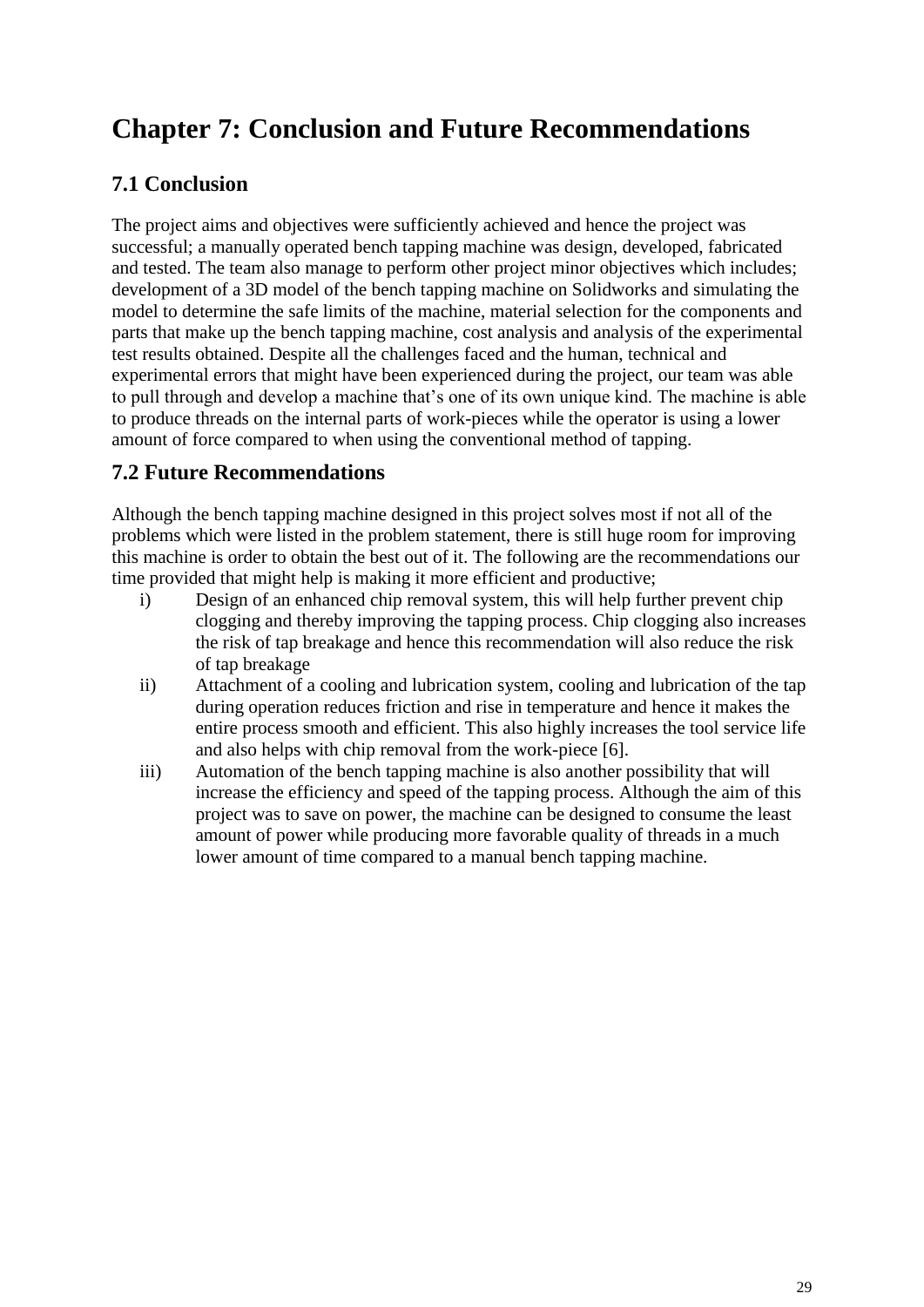## <span id="page-29-0"></span>**References**

[1]*Hand tapping and thread cutting*. Canberra: A.G.P.S., 1975.

- [2]V. Yaroslavtsev, "Thread cutting using thread taps and with preliminary plastic deformation of the material of the layer to be cut", *Science and Education of Bauman MSTU*, vol. 13, no. 8, 2013. Available: 10.7463/0813.0570897.
- [3]Y. Li and S. Zhao, "The Key Technology in Extrusion Tapping of Internal Thread", *Advanced Materials Research*, vol. 295-297, pp. 2636-2641, 2011. Available: 10.4028/www.scientific.net/amr.295-297.2636.
- [4]"A Portable Thread-Cutting Machine", *Scientific American*, vol. 83, no. 19, pp. 292-292, 1900. Available: 10.1038/scientificamerican11101900-292b.
- [5]"Bench Tapping Machine", *Nevon Projects*, 2021. [Online]. Available: https://nevonprojects.com/bench-tapping-machine/. [Accessed: 19- Apr-2021].
- [6]J. Hayashi, K. Okuda and H. Kodama, "A Study on Tool Damage of Threading Tap in Screw Cutting of Stainless Steel 15-5PH", *Key Engineering Materials*, vol. 656-657, pp. 164-167, 2015. Available: 10.4028/www.scientific.net/kem.656-657.164.
- [7]R. Bahadure, "Regeneration of Tapping Machine with Effective Utilization", *International Journal for Research in Applied Science and Engineering Technology*, vol. 7, no. 3, pp. 1569-1571, 2019. Available: 10.22214/ijraset.2019.3290.
- [8]F. Colvin, *Threads and thread cutting*. [Place of publication not identified]: Nabu Press, 2012.
- [9]*Thread forming and thread cutting tapping screws and metallic drive screws (inch series)*. New York: American Society of Mechanical Engineers, 1999.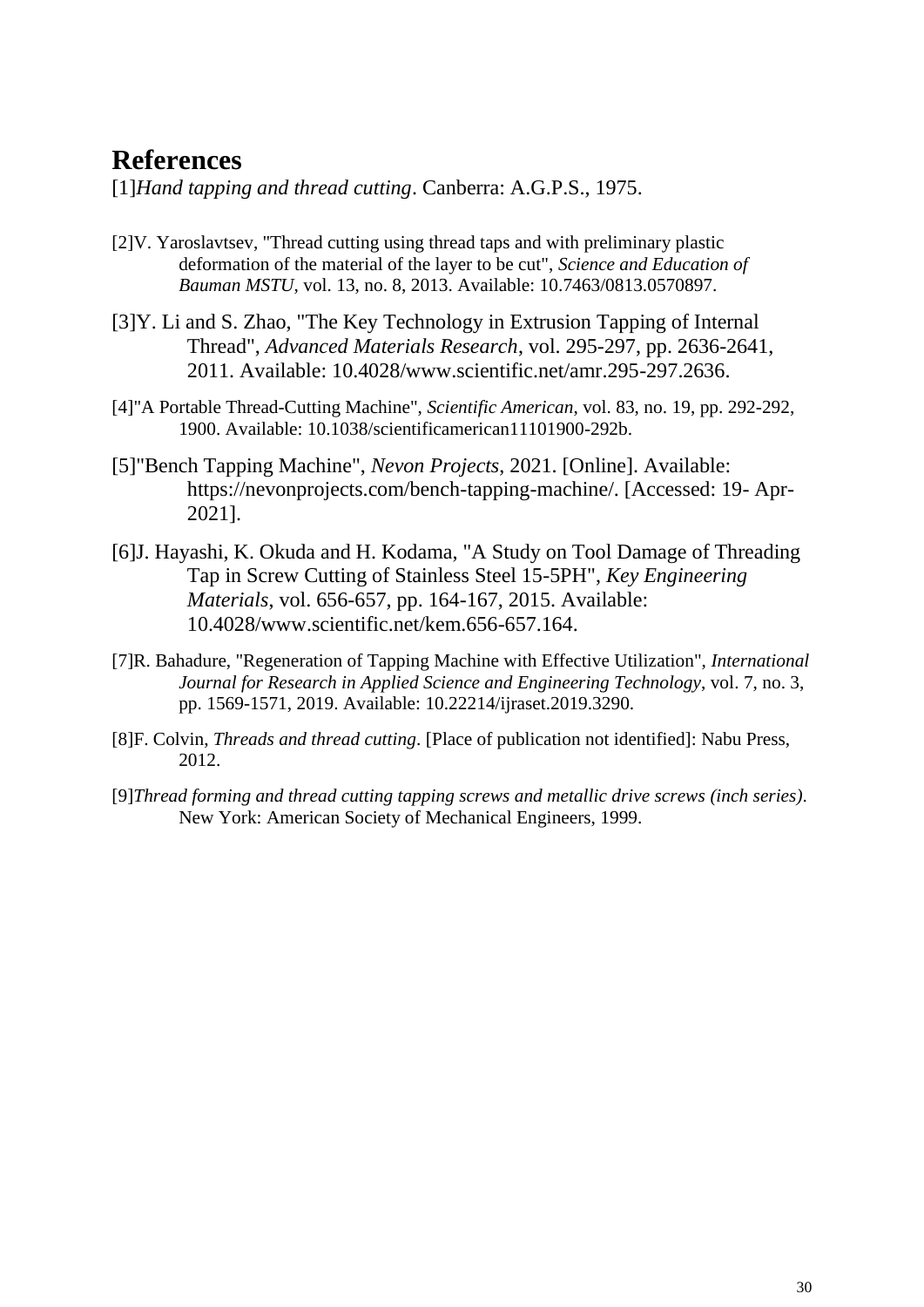# <span id="page-30-0"></span>**Appendix A: CAD drawing and Bill of Materials**



| Component/Part     | Unit              | Unit Price | <b>Total Price</b> |
|--------------------|-------------------|------------|--------------------|
| Bench holder       |                   | \$30       | \$30               |
| Mild steel shaft   | $600$ mm          | \$10/300mm | \$20               |
| Tap holder         |                   | \$50       | \$50               |
| Fiber (For machine | 250mm*200mm       | \$30       | \$30               |
| bed)               |                   |            |                    |
| Cast Iron frame    | $120$ mm $*30$ mm | \$20       | \$20               |
| Bearing            |                   | \$10       | \$10               |
| Tap                | 3                 | \$20/unit  | \$60               |
| <b>Mounts</b>      | 6                 | $$5/$ unit | \$30               |
| Turning cost       |                   |            | \$20               |
| Welding cost       |                   |            | \$20               |
| Total              |                   |            | \$290              |